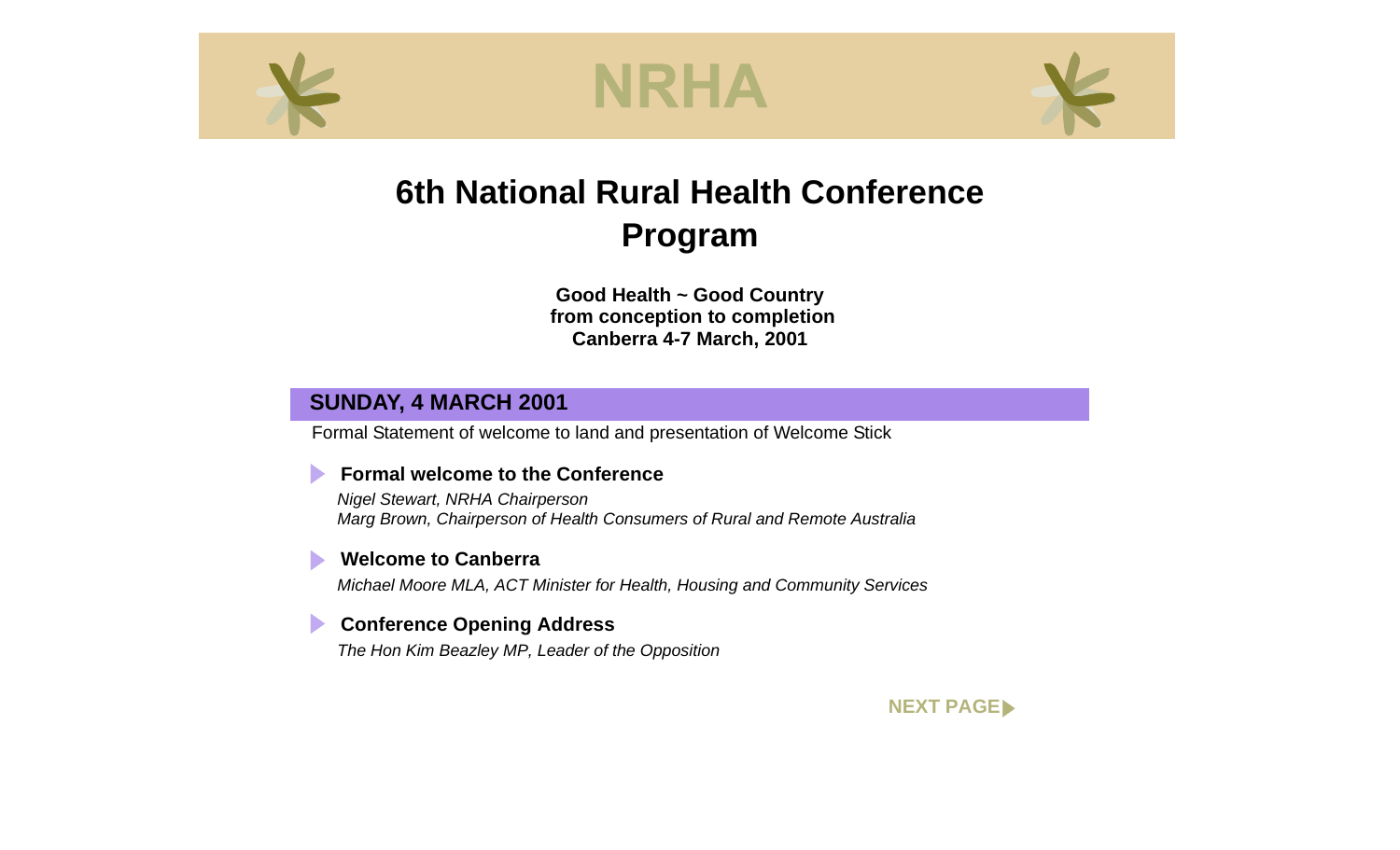<span id="page-1-0"></span>



### **[International social policy and non-metropolitan Australia \(Keynote 1\)](#page-0-0)**

*Julian Disney, Director, UNSW Social Justice Project*

#### **[Welcome from Telstra Country Wide](#page-0-0)** *Doug Campbell, Group Managing Director*

**[Issues in Indigenous Health \(Keynote 2\)](#page-0-0)**  *Julie Tongs, CEO, Winnunga Nimmityjah Aboriginal Health Service*

**[Employment and population growth in rural and remote Australia \(Keynote 3\)](#page-0-0)**  *Brian Fisher, Executive Director, Australian Bureau of Agricultural and Resource Economics* Meeting and BBQ for *friends* of the Alliance

#### **MONDAY 5 MARCH 2001**

Opening video and welcome Chairpersons: Jean Kittson and Steve Clark

#### **[Health in Regional Australia \(Keynote 4\)](#page-0-0)**

*The Hon John Anderson MP, Deputy Prime Minister and Minister for Transport and Regional Services*



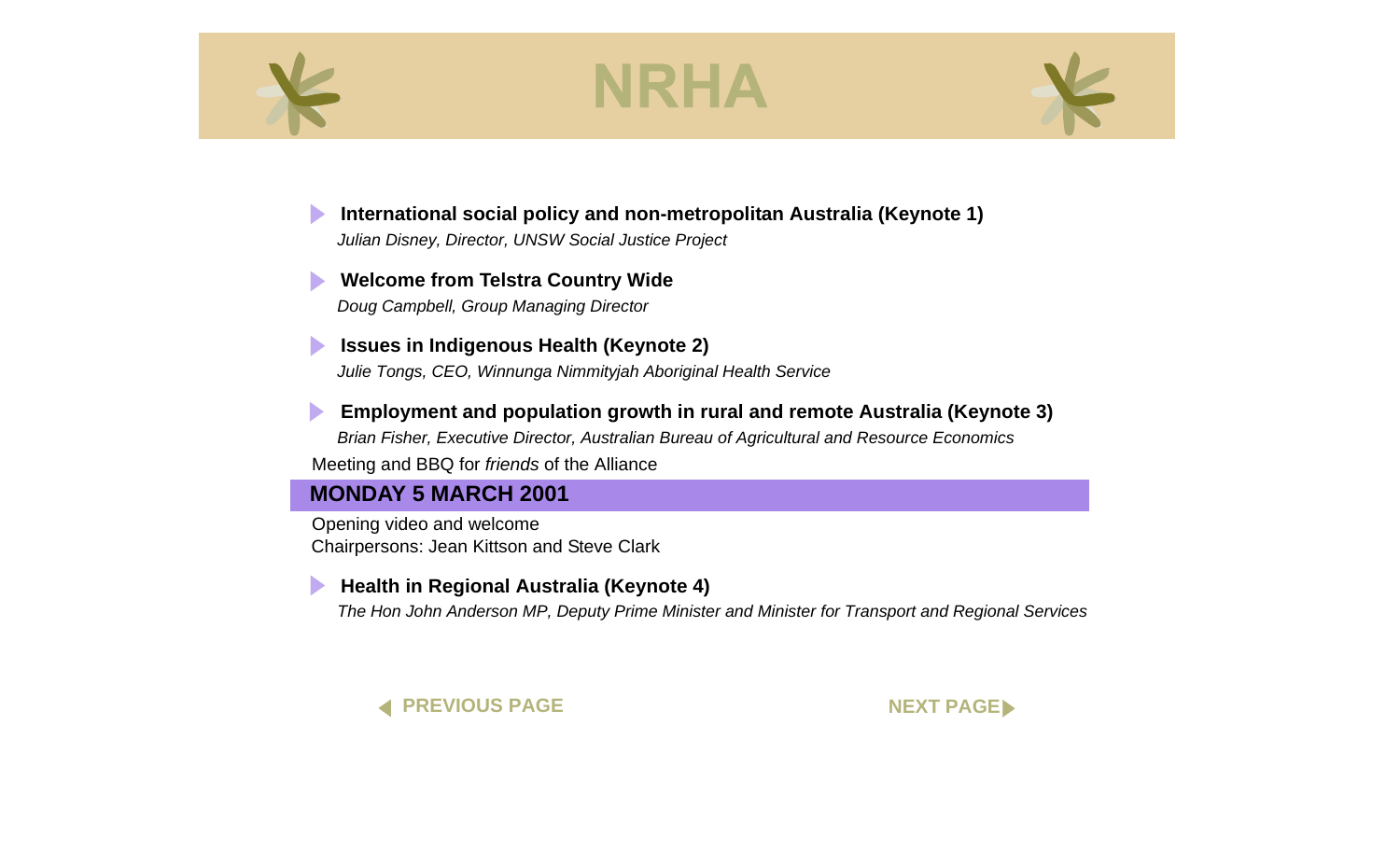<span id="page-2-0"></span>



### **[Walking together: across disciplines, across cultures, across time \(Keynote 5\)](#page-0-0)**

*James Fitzpatrick, Medical student, Young Australian of the Year*

#### **Concurrent Session A**

#### **A1 - Men's Health; Child Nutrition**

**[Promoting rural men's health through diabetes education and screening](#page-0-0)**  *Samar Aoun, Lyn Johnson*

**[What are the determinants for presentation and therapy options for rural men](#page-0-0)  with prostate cancer?** 

*Karen Francis, Desley Hegney, Paul Bramston, Marie Warden*

**[An evaluation of a nutrition program in a remote community in central Australia](#page-0-0)**  *Ilan Warchivker, Angharad Hayter*

**A2 - Multi-disciplinary**

**[Advanced nursing practice: experiences of clients and multi-discipline health](#page-0-0)  workers in bush nursing centres in rural Victoria**  *Lesley Siegloff, Mollie Burley, Elaine Duffy*



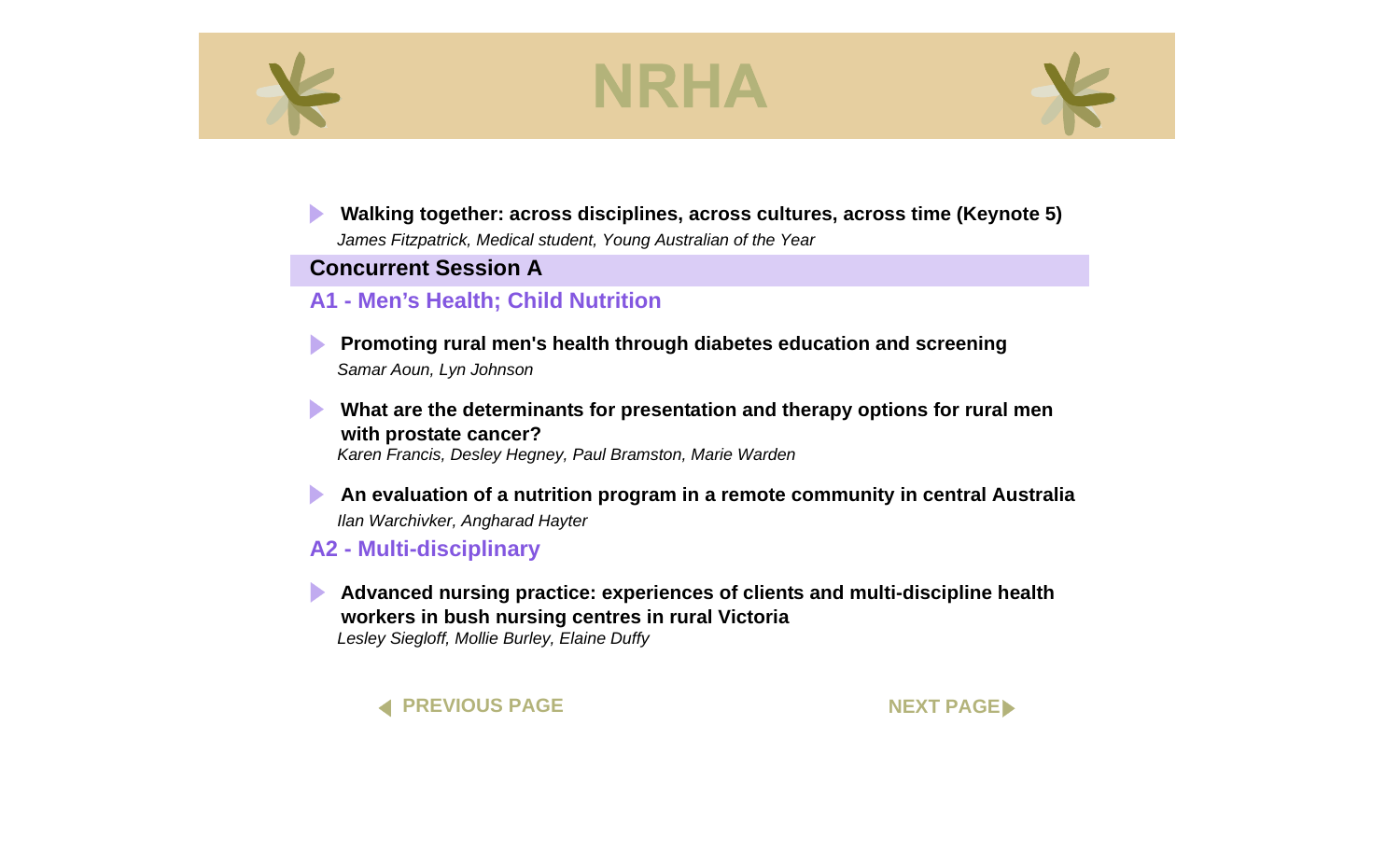<span id="page-3-0"></span>

 $\blacktriangleright$ 





**[Models of care for rural palliative care services](#page-0-0)**  *David Woods*

**Purchasing allied health services** *Gillian Durham, Nicole Edwards, Joan Loud*

**A3 - Working with the local community**

 $\blacktriangleright$ **[Commonwealth-State relationships - the positive effect on multi-purpose](#page-0-0)  development in WA**  *Jan Hall, Terry Medley*

**[Local health planning to meet the needs of communities](#page-0-0)**  *Marion Wilson*

**Building on success in rural and remote communities: insights from the Grampians region of Victoria**  *Leann Brown*

#### **A4 - Mental Health**

**[Anxiety and depression in young people: a collaborative rural and remote model](#page-0-0)** *Warren Bartik*

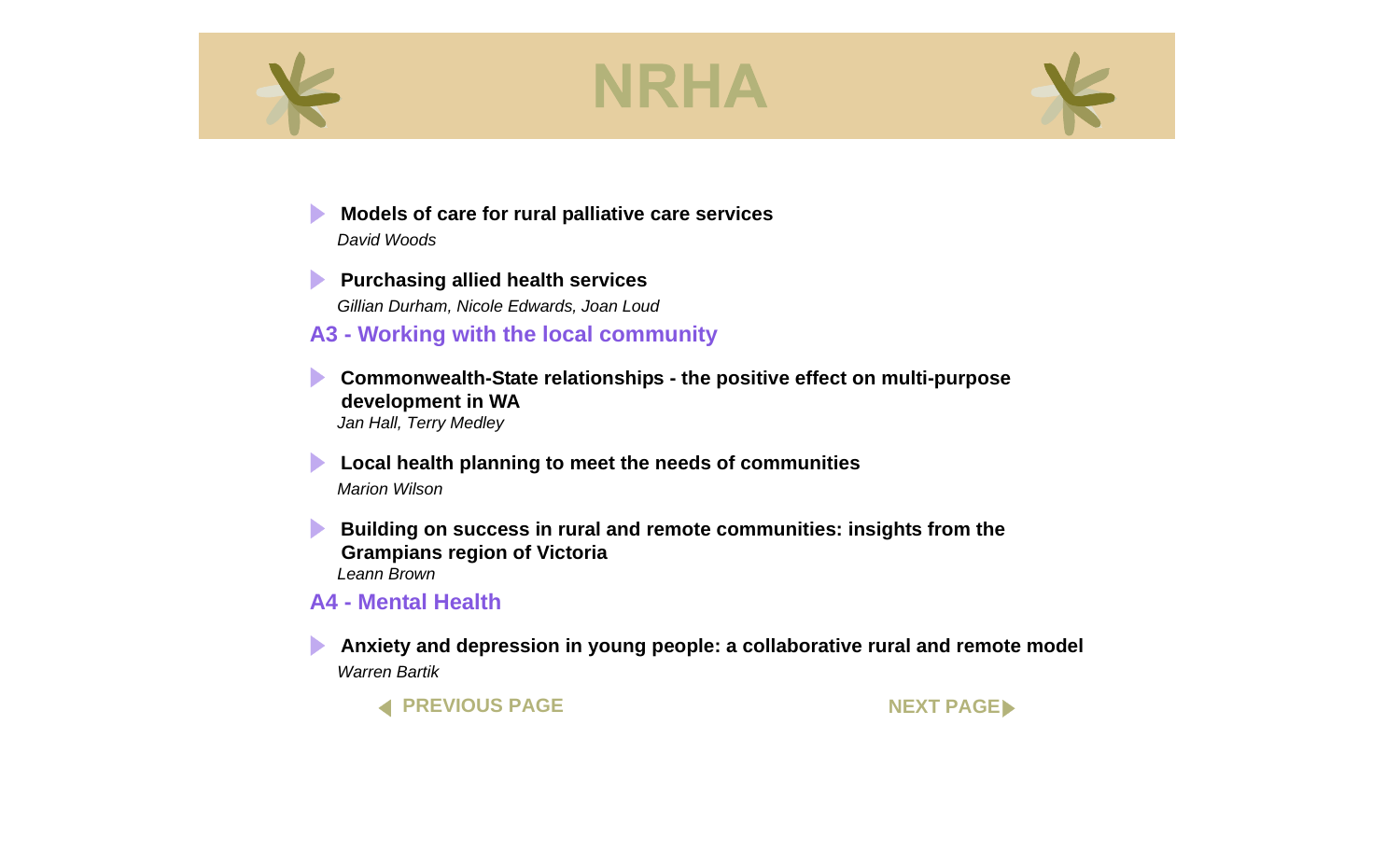<span id="page-4-0"></span>





 $\blacktriangleright$ **[The general practitioner's role in the early identification of psychiatric illness](#page-0-0)** *Graham Fleming*

 $\blacktriangleright$ **[Mental health in rural Tasmania: a preliminary report from the field](#page-0-0)** *Alistair Campbell*

#### **A5 - Building community capacity**

**[Remote health services in the Kimberleys](#page-0-0)**  *Henry Councillor*

**From the ground up - successful models of community capacity building to address recruitment and retention of GPs in rural SA**  *Jenny Fleming*

**[Binjang Marrang-Billa Project: a culturally effective drug treatment program in](#page-0-0)  the Macquarie region**  *David Kelly, Royden Griffen*

**A6 - Arts participation and health**

**[In response - the Australian arts and health industry](#page-0-0)**  *Sally Clifford*

**[PREVIOUS PAGE](#page-3-0) [NEXT PAGE](#page-5-0)**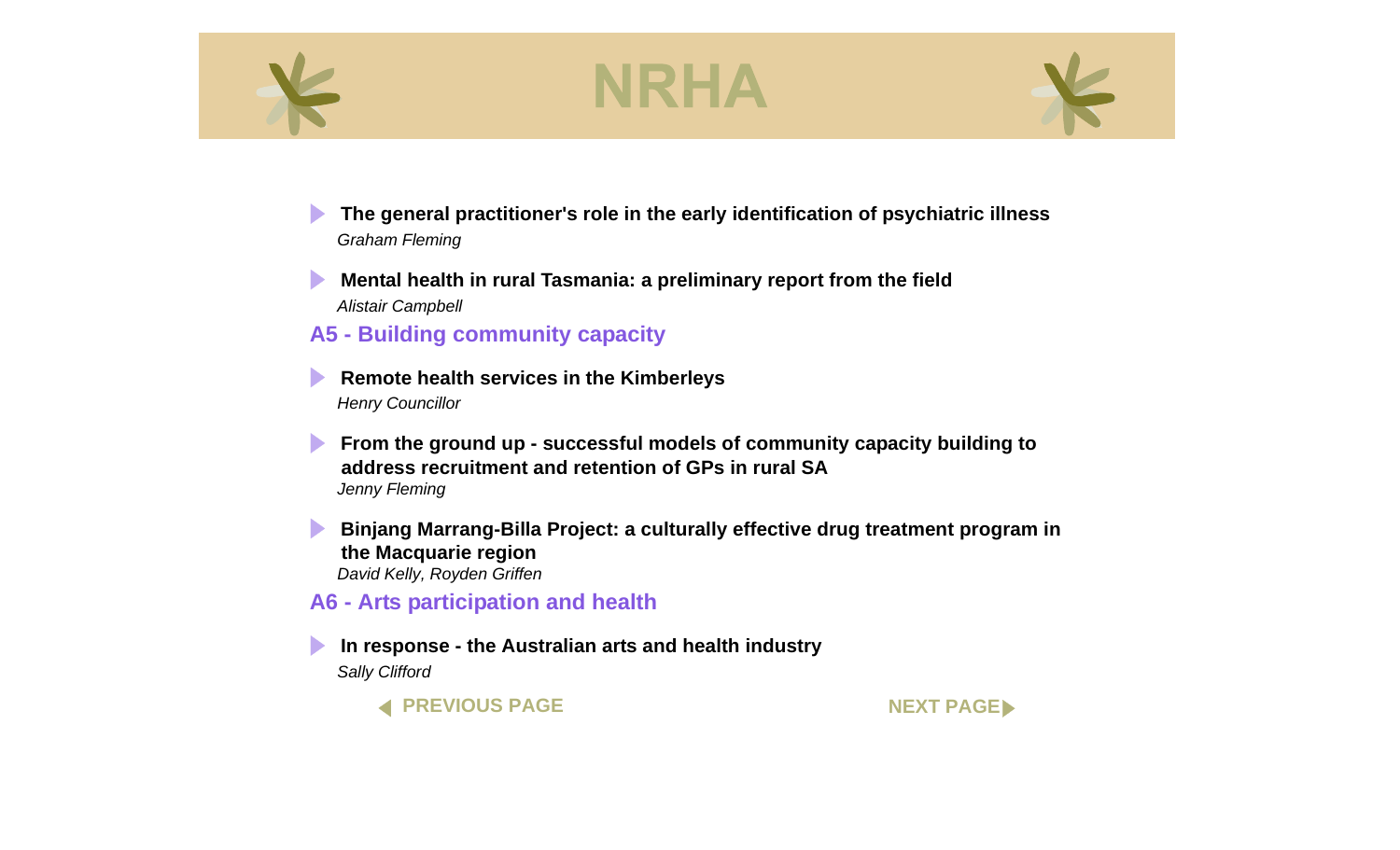<span id="page-5-0"></span>



#### **[New dimensions in water conversation, the health of water in handmade books](#page-0-0)**

*Annie Bolitho*

Singing for health and community Fay White

A7 - Health consumers' networking meeting

### **Morning Tea**



*Puggy Hunter, Chairperson, National Aboriginal Community Controlled Health Organisation*

#### **Concurrent Session B**

#### **B1 - "Inside the doctor"**



**[The social construction of place and identity as obstacles to male students from](#page-0-0)  rural and remote areas choosing health careers**  *Angela Durey*

#### **[What symbolises rural and remote general practice: the practitioner's](#page-0-0)  perspective**  *Richard Lawrance*

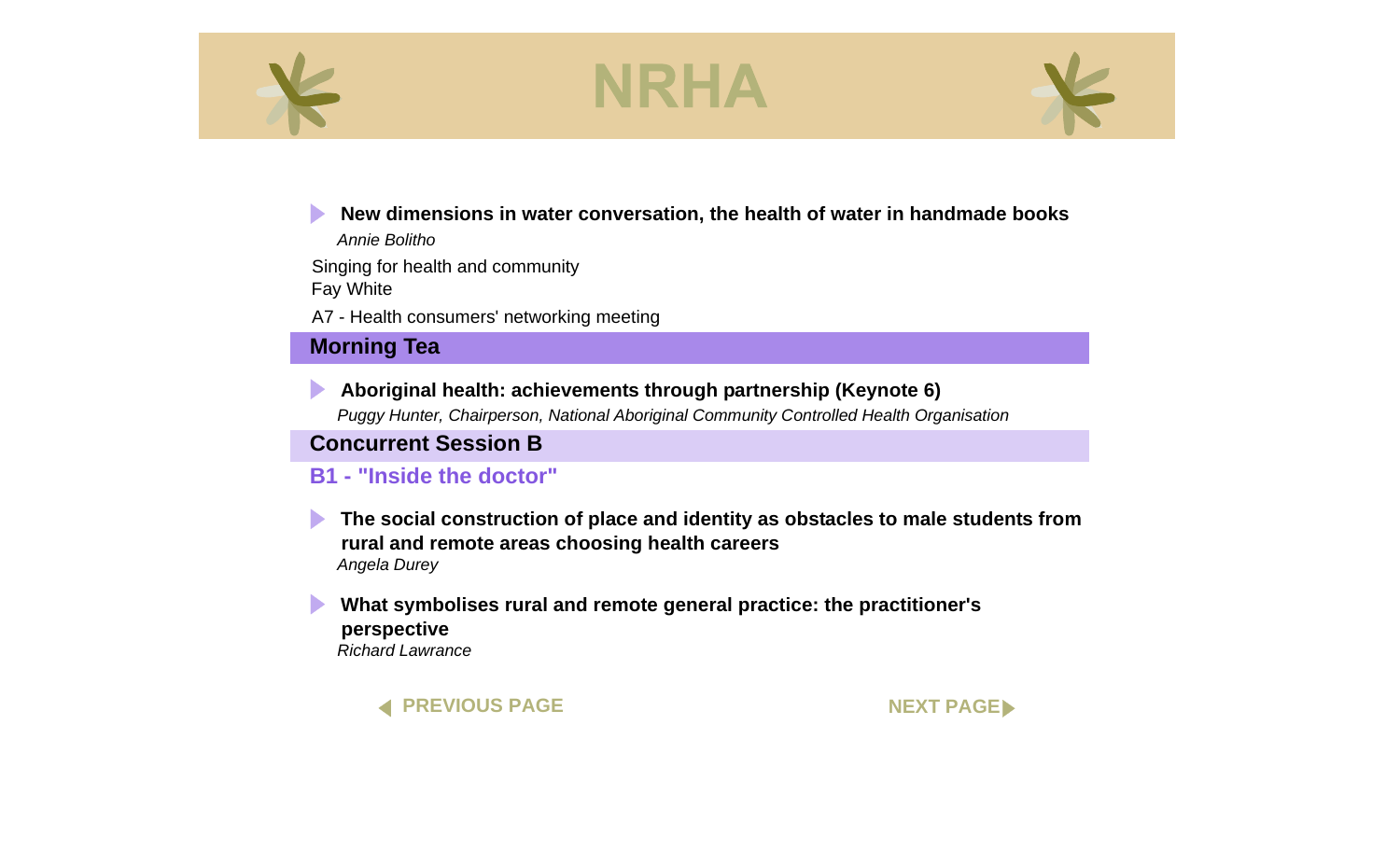<span id="page-6-0"></span>



 $\blacktriangleright$ **[The medical student's intention to practise in rural Australia: a questionnaire](#page-0-0)**  *George Somers*

**B2 - Primary health care and nursing**

 $\blacktriangleright$ **[Climbing Sage Hill - the continuing story](#page-0-0)**  *Brenda Harrison, Beth Carty*

 $\blacktriangleright$ **[Good health for a good country: primary health care in focus](#page-0-0)** *Barbara Newman, Margaret Croke*

 $\blacktriangleright$ **[Health and the ACOSS Agenda](#page-0-0)** *Michael Raper*

- **B3 Rural health students**
- $\blacktriangleright$ **[Supporting the learning team](#page-0-0)**  *Louise Lawler*

 $\blacktriangleright$ **[Purpose of bush prac? A conflict of interests: industry and university](#page-0-0)** *Janie Mason*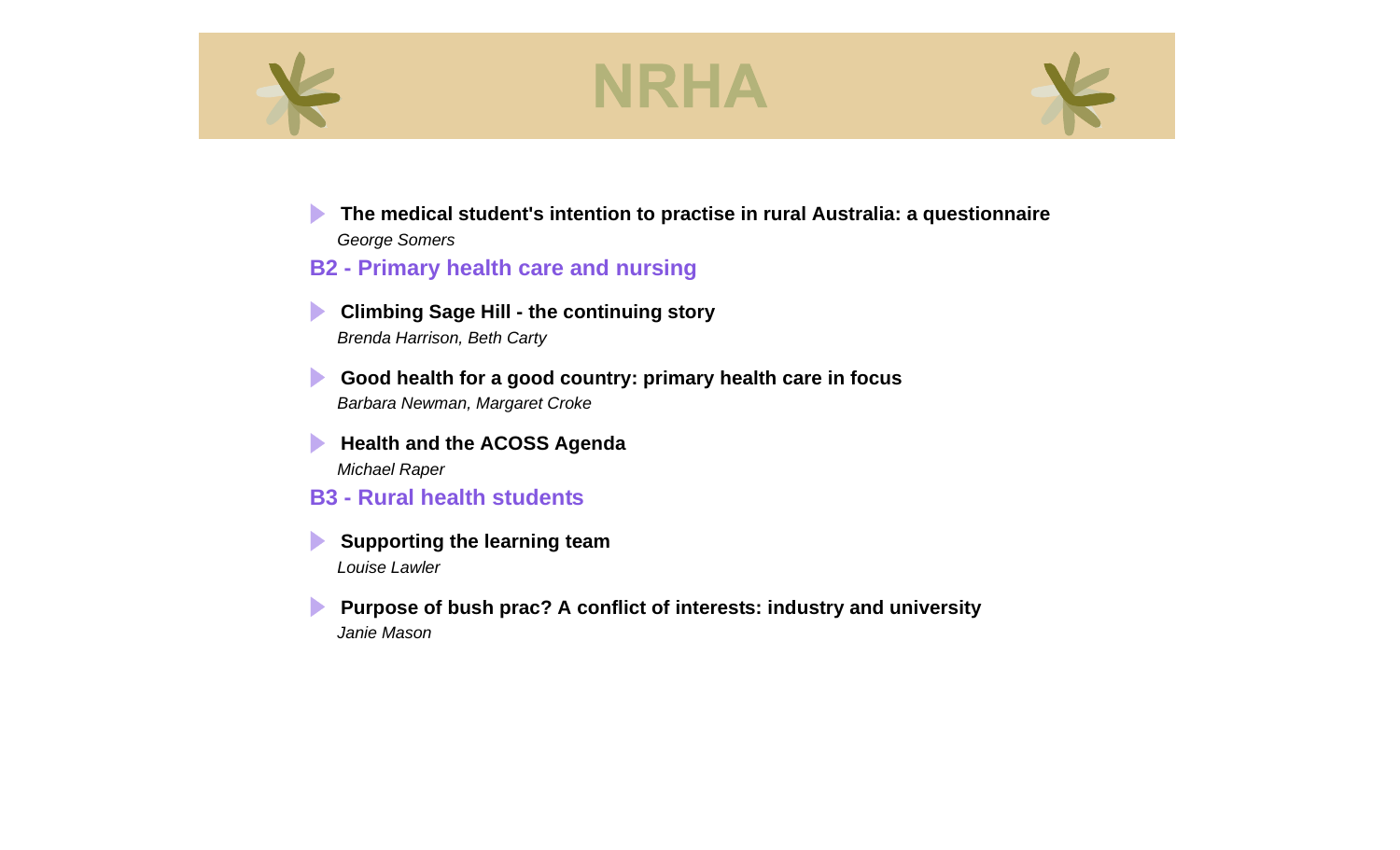<span id="page-7-0"></span>



 $\blacktriangleright$ **[The implications of an affirmative action student selection process for the rural](#page-0-0)  medical workforce** 

*Jo Adendorff, David Sutherland*

#### **B4 - Child and adolescent health**

**[A co-ordinated approach to improving adolescent health in rural South Australia](#page-0-0)**  *Meredith Appleyard*

 $\blacktriangleright$ **[Promoting physical activity to children and young people in rural Western](#page-0-0)  Australia**  *Nicole Edwards*

 $\blacktriangleright$ **[Nullicup, Nullicup](#page-0-0)**  *Michelle Gahler, Jodi Smith*

#### **B5 - Indigenous health workers**

**[Improving access to cardiac rehabilitation for remote Indigenous clients](#page-0-0)**  *Elizabeth Chalmers*

 $\blacktriangleright$ **[Binan Goonj - bridging cultures in Aboriginal health](#page-0-0)**  *Mary Martin*

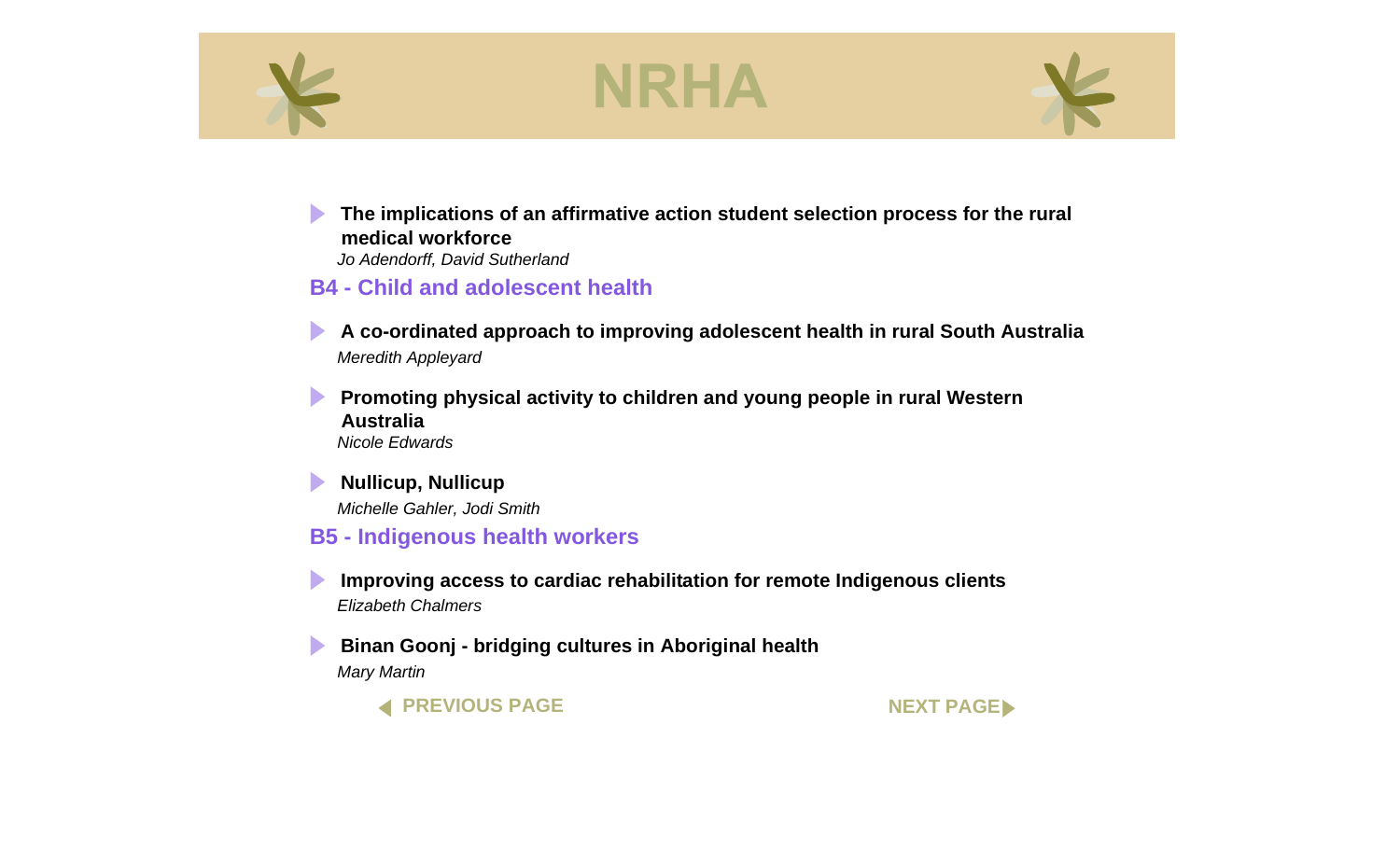<span id="page-8-0"></span>



### **[Good news stories - Aboriginal sexual health workers in rural and remote WA](#page-0-0)**

*Juli Coffin*

### **B6 - CHAMPS from SA**

Arts on the brain: rural young people using the arts to address issues of drug and alcohol use and how it affects their mental health and well-being Dana Shen, Cindy Turner and CHAMPS

### **B7 - Scholarships Workshop**

#### **[convened by NRHA](#page-0-0)**

*Alison Miles and Toni Alexandrow*

#### **Lunch**

Opening of Conference Exhibition (Keynote 7)



**[General Practice Partnership Advisory Council \(GPPAC\) and Board of General](#page-0-0)  Practice Education and Training** *Dr Jill Maxwell, Chairperson, GPPAC*



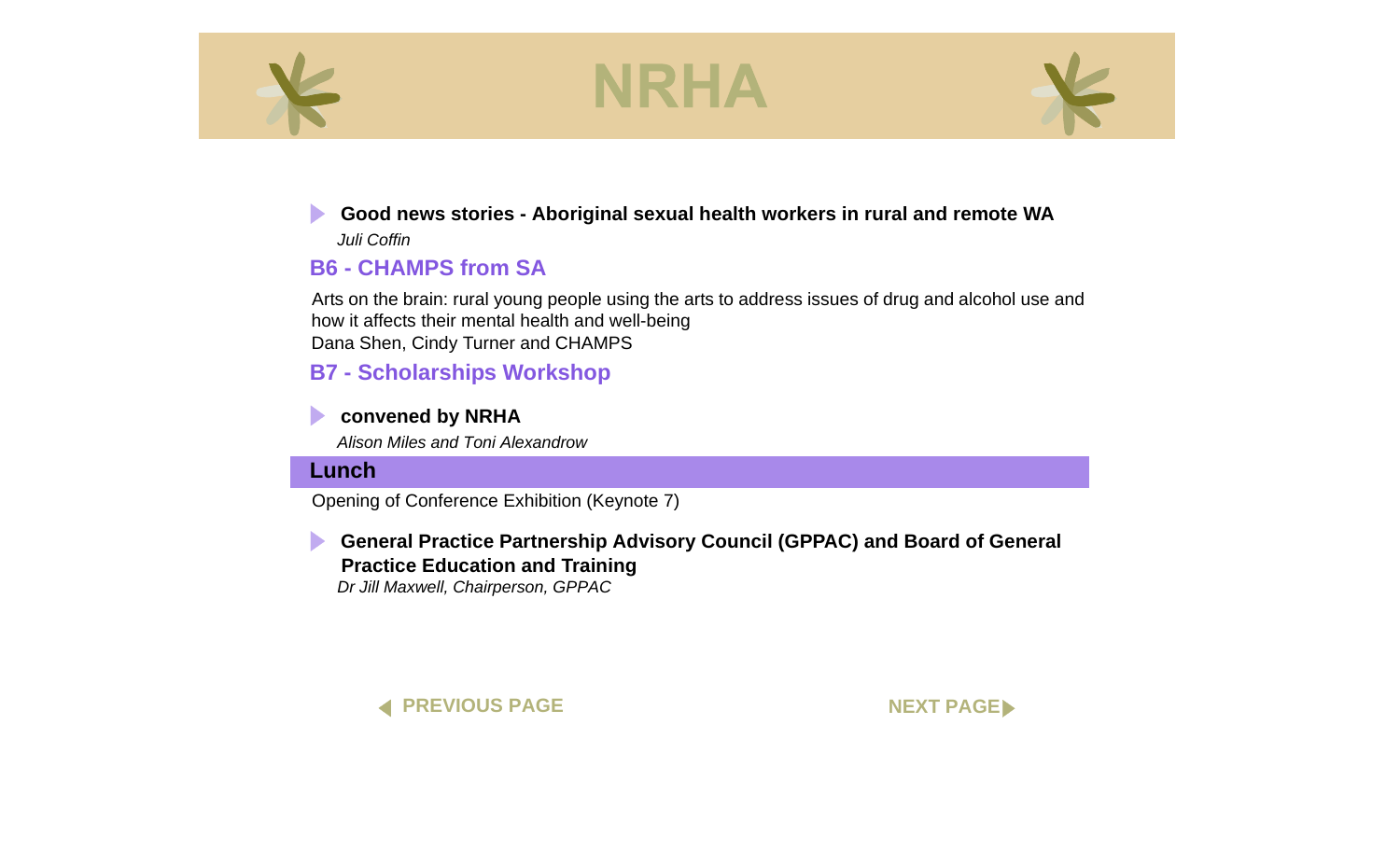<span id="page-9-0"></span>



#### **[It's Different in the Bush: a comparison of general practice activity in](#page-0-0)  metropolitan and rural areas of Australia, 1998**

*Australian Institute of Health and Welfare/University of Sydney Launch Dr Richard Madden, Director, AIHW; Associate Professor Helena Britt, Director, AIHW General Practice Statistics and Classification Unit, University of Sydney; Professor Ian Wronski, President, Australian College of Rural and Remote Medicine*

#### **[Panel session](#page-0-0)**

*Chairs: Jean Kittson and Steve Clark Members of Panel: Jane Bennett, Dr Jack Best, Dr Paul Hemming, Puggy Hunter, Megan McNicholl, Michael Raper, Sabina Knight*

#### **Afternoon Tea**

#### **Concurrent Session C**

#### **C1 - Remote health ("I'd give my eyeteeth to work in a remote area")**

**[Anangu oral health - the status of the Indigenous population of the Anangu](#page-0-0)  Pitjantjatjara lands**  *Colin Endean*



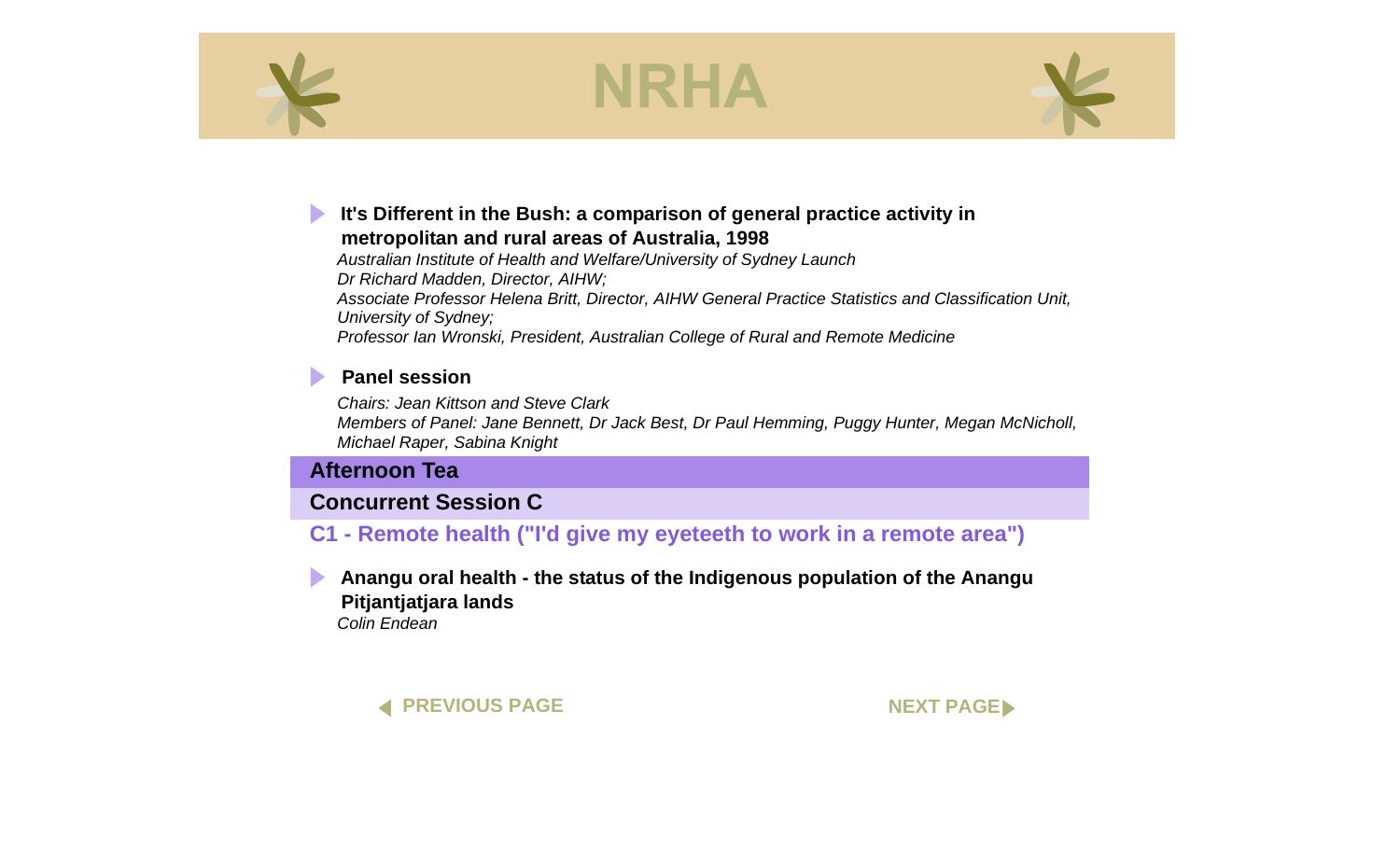<span id="page-10-0"></span>



**[The remote classroom: recruitment and orientation of Aboriginal and remote area](#page-0-0)  nursing students to the university distance education learning environment**  *Margaret Hamilton*

**Follow-up of cataract surgery in remote people from the Top End of the Northern Territory** 

*Alex Hewitt, Nitin Verma, Russell Gruen, Judi Walker*

**C2 - Evidence**

**[Evidence-based practice and rural GPs](#page-0-0)**  *Judy Taylor, Joanne Dollard*

 $\blacktriangleright$ **[Maximising the benefits of clinical trials involving an Aboriginal community](#page-0-0)**  *Bev Hayhurst*

 $\blacktriangleright$ **[Graphical displays of clinical data to improve the understanding and compliance](#page-0-0)  of patients**  *Martin Knapp*



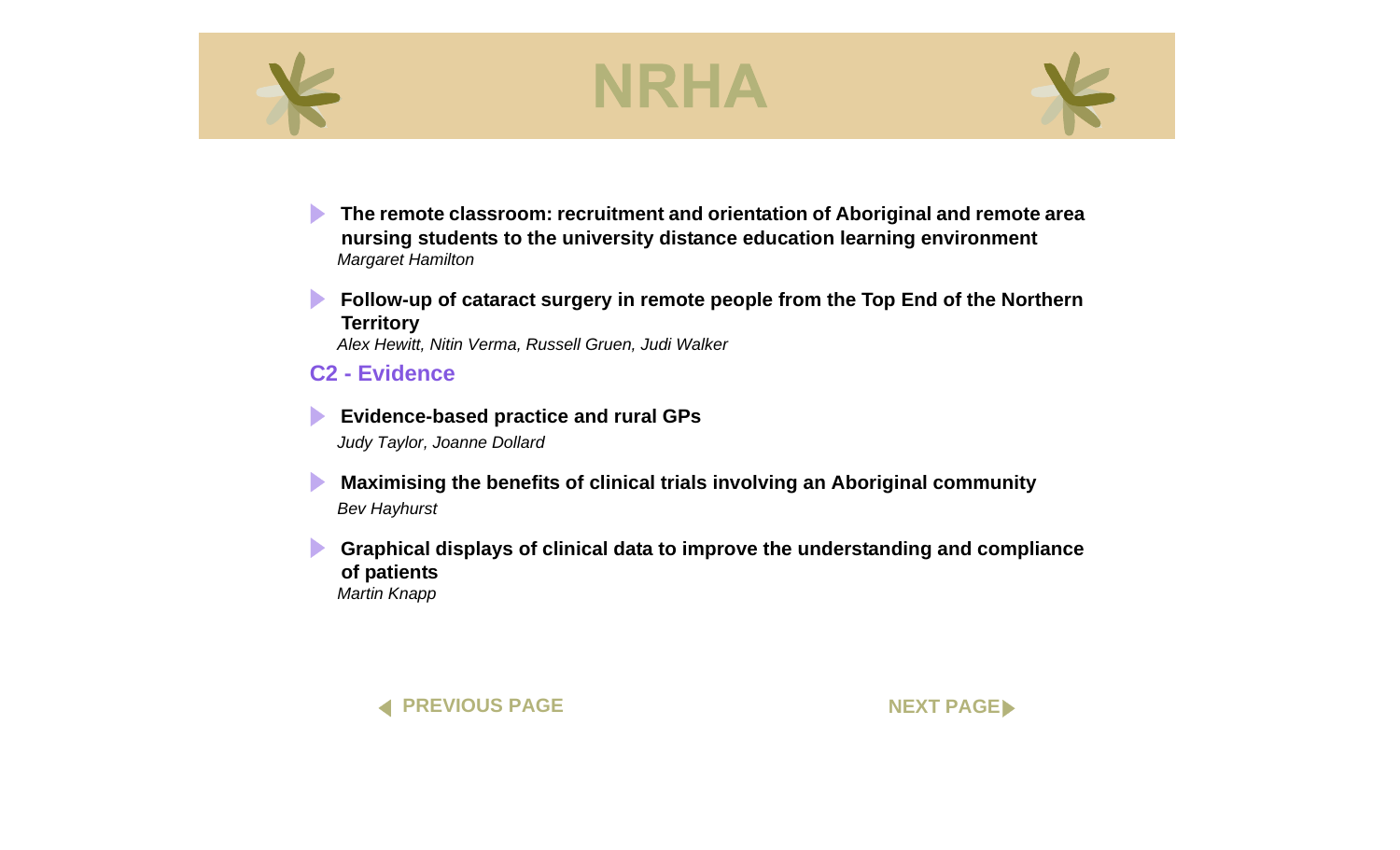<span id="page-11-0"></span>



#### **C3 - Aged care - without aGISm**



- $\blacktriangleright$ **[Meeting the aged care needs of rural and remote areas](#page-0-0)**  *Marcus James*
- $\blacktriangleright$ **[Identifying gaps in health service provision: Geographical Information System](#page-0-0)  (GIS) approaches**  *Errol Bamford*

### **C4 - Focus on the RFDS**

**[Improving access and equity in rural and remote Australia - provision of women's](#page-0-0)  health medical services by female GPs in remote and rural areas** *Priscilla (Vall) Whittle, Libby Williams*

**Psychological first aid training for health professionals: the development of an interactive educational CD-ROM**  *Robert Williams*



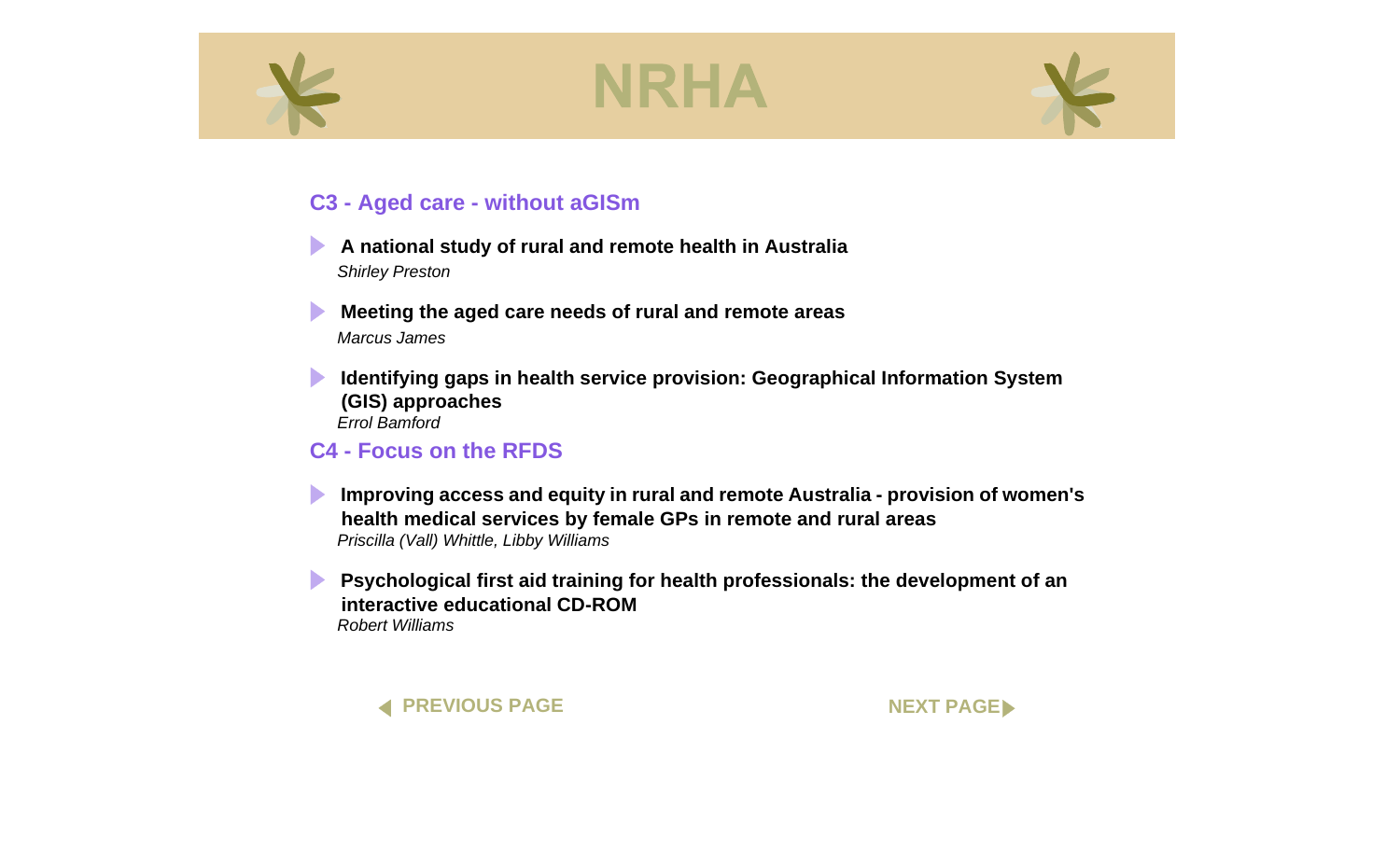<span id="page-12-0"></span>





 $\blacktriangleright$ **[The changing face of the RFDS in Queensland: seven years on from "The Best for](#page-0-0)  the Bush"**  *Brenda Masutti, Robert Williams*

**C5 - Mental health**

**[Capacity building in rural mental health in Western Australia](#page-0-0)** *Samar Aoun*

 $\blacktriangleright$ **[Regional mental health planning: juggling the rational and contingent agenda](#page-0-0)**  *Jeff Fuller*

 $\blacktriangleright$ **[A model for improved health of rural and Indigenous Australians through](#page-0-0)  education, support and training for psychologists**  *Maureen Dollard*

**C6 - Indigenous arts in health**

**[Moving Stories - therapeutic theatre for counselling](#page-0-0)**  *Marie Cox*



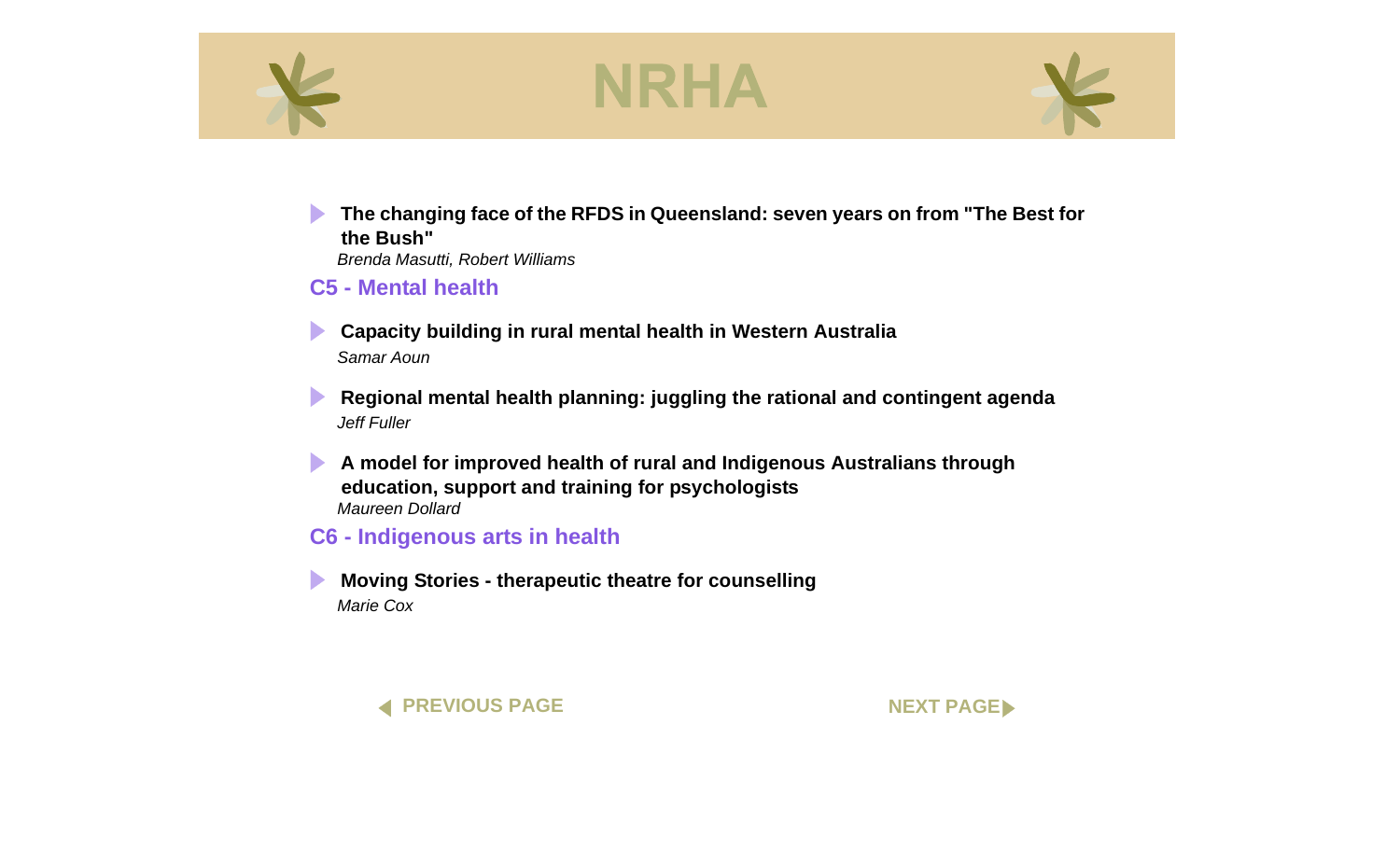<span id="page-13-0"></span>



**[Looking, listening and learning from young people through photographs: a](#page-0-0)  photovoice project with young Aboriginal people in Carnarvon, WA**

*Ann Larson, Elsie Mitchell*

Exploring our internal landscape June Staunton

### **C7 - Singing for health**

A singing workshop with Fay White

#### **Smorgasboard**

#### **Night at the Theatre**

Alan Hopgood - scenes from "For Better, For Worse" International music and dance Vital Statistix - "Titbits!"

#### **TUESDAY, 6 MARCH 2001**

Breakfast Specials: Australian National Gallery Australian War Memorial



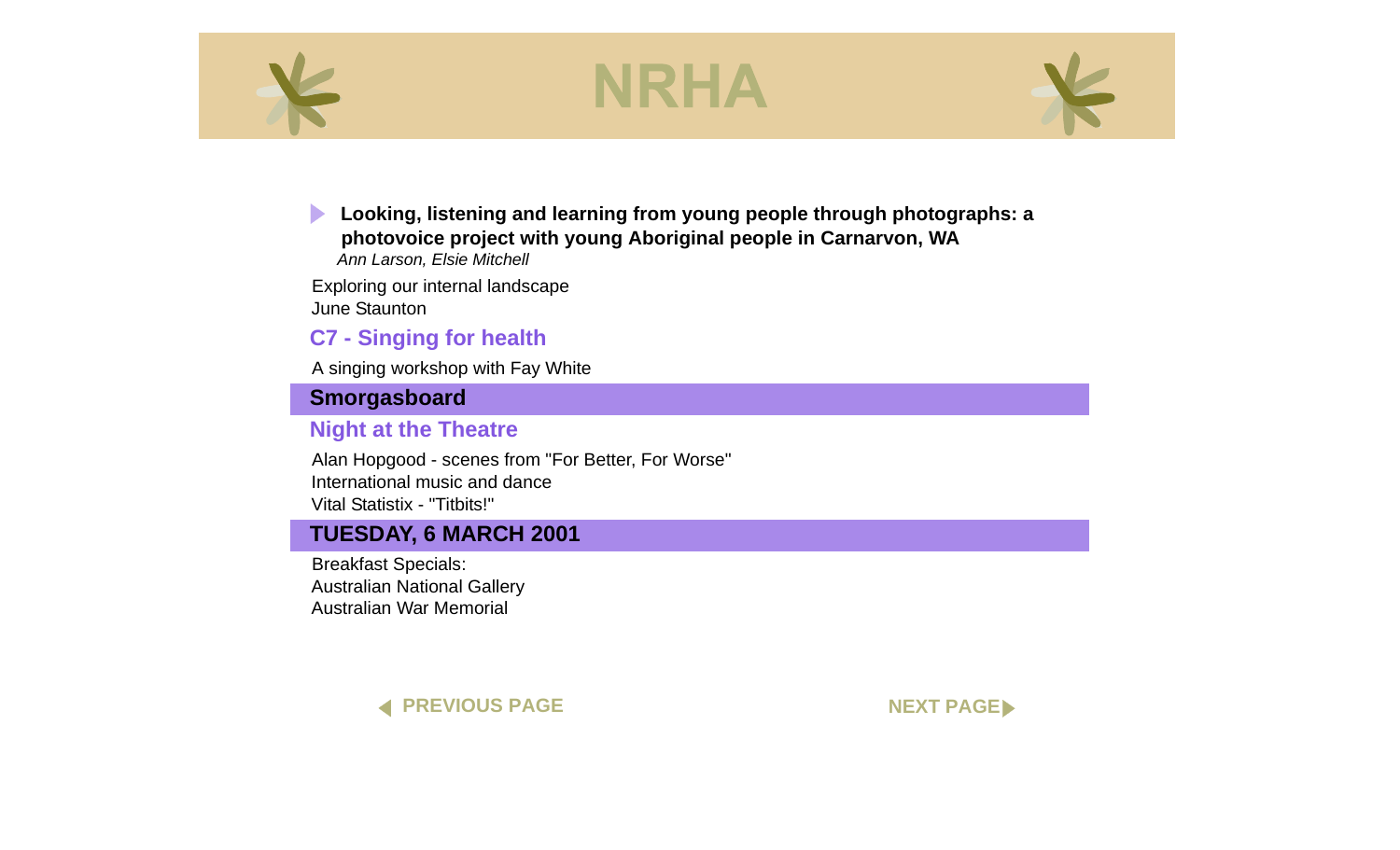<span id="page-14-0"></span>



#### **[Volunteers in our Communities - International Year of Volunteers 2001](#page-0-0) Breakfast Seminar at the National Convention Centre**

*Senator Amanda Vanstone, Minister for Family and Community Services*

The proposed volunteers award of the NHMRC Kerry Arabena

Opening video and welcome Chairpersons: Jean Kittson and Steve Clark

#### **[Introduction of NRHA Council](#page-0-0)**

*Nigel Stewart*

#### **[International video hook-up](#page-0-0)**

*Chair: Steve Clark Special guest (in Canada): Dr Raymond Pong, Research Director, Centre for Rural and Northern Health Research, Laurentian University, Sudbury, Ontario*

#### **[Rural health is on the agenda \(Keynote 8\)](#page-0-0)**

*The Hon Dr Michael Wooldridge MP, Minister for Health and Aged Care*



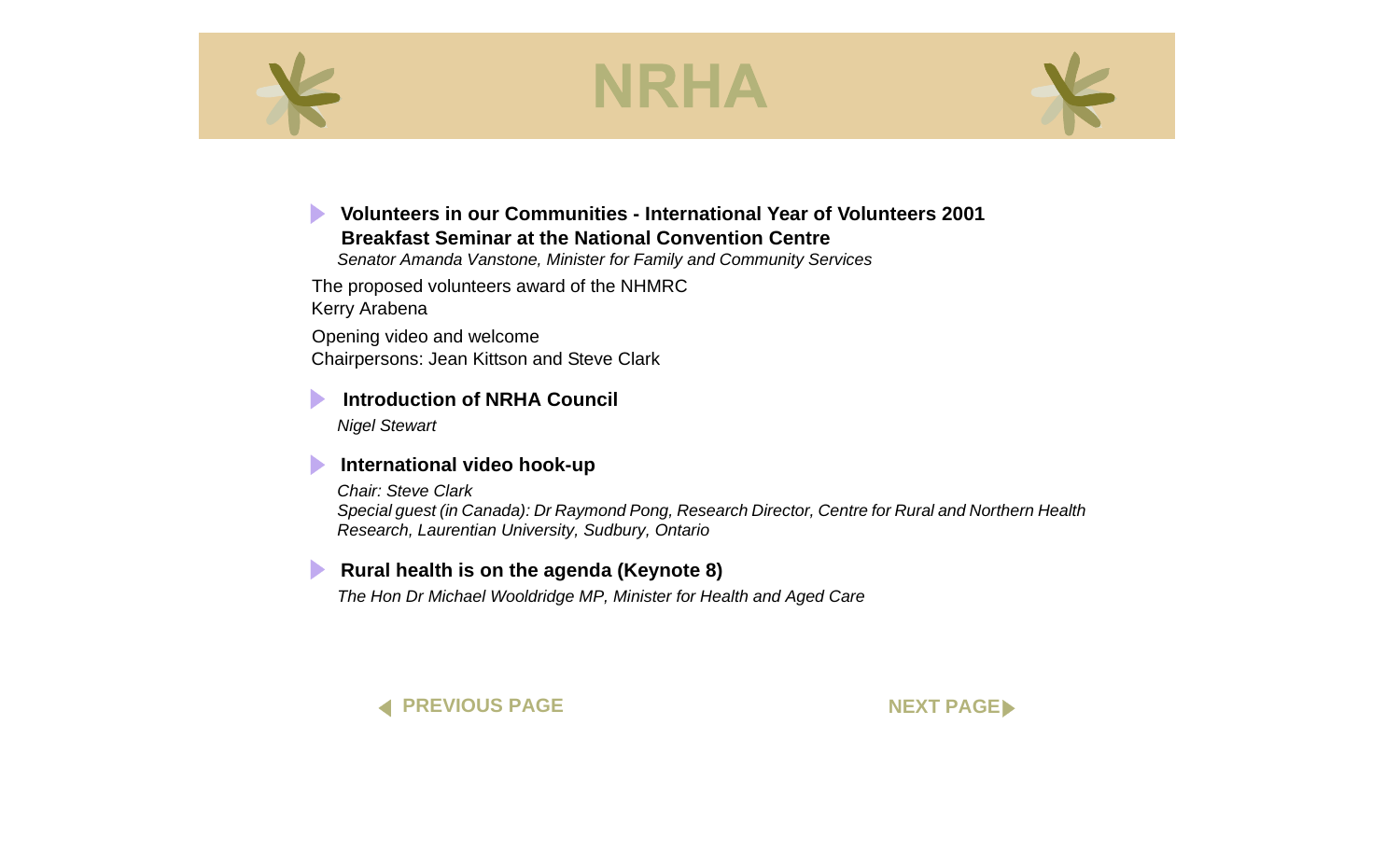<span id="page-15-0"></span>

D

 $\blacktriangleright$ 

# NRHA



#### **[Beyond Blue: the National Depression Initiative](#page-0-0)**

*Ian Hickie, Professor of Community Psychiatry, University of New South Wales, and CEO of "Beyond Blue", the National Depression Initiative*



*Presented by Mary Murray*

**[Recipient of Des Murray Scholarship, 2001](#page-0-0)** *Ms Hayley Gilbert* 

**[Recipient of Des Murray Scholarship, 2001](#page-0-0)** *Mr Ian Harvey*

**[Recipients of Infront Outback Rural Health Research Award](#page-0-0)** *Summarised by Ms Lesley Fitzpatrick, Director, The Cunningham Centre* 

 $\blacktriangleright$ **[Recipient of the Louis Ariotti Award for Excellence](#page-0-0)** *Gordon Gregory*

**[Recipient of the Louis Ariotti Award for Excellence](#page-0-0)** *Sabina Knight*

**[PREVIOUS PAGE](#page-14-0) [NEXT PAGE](#page-16-0)**

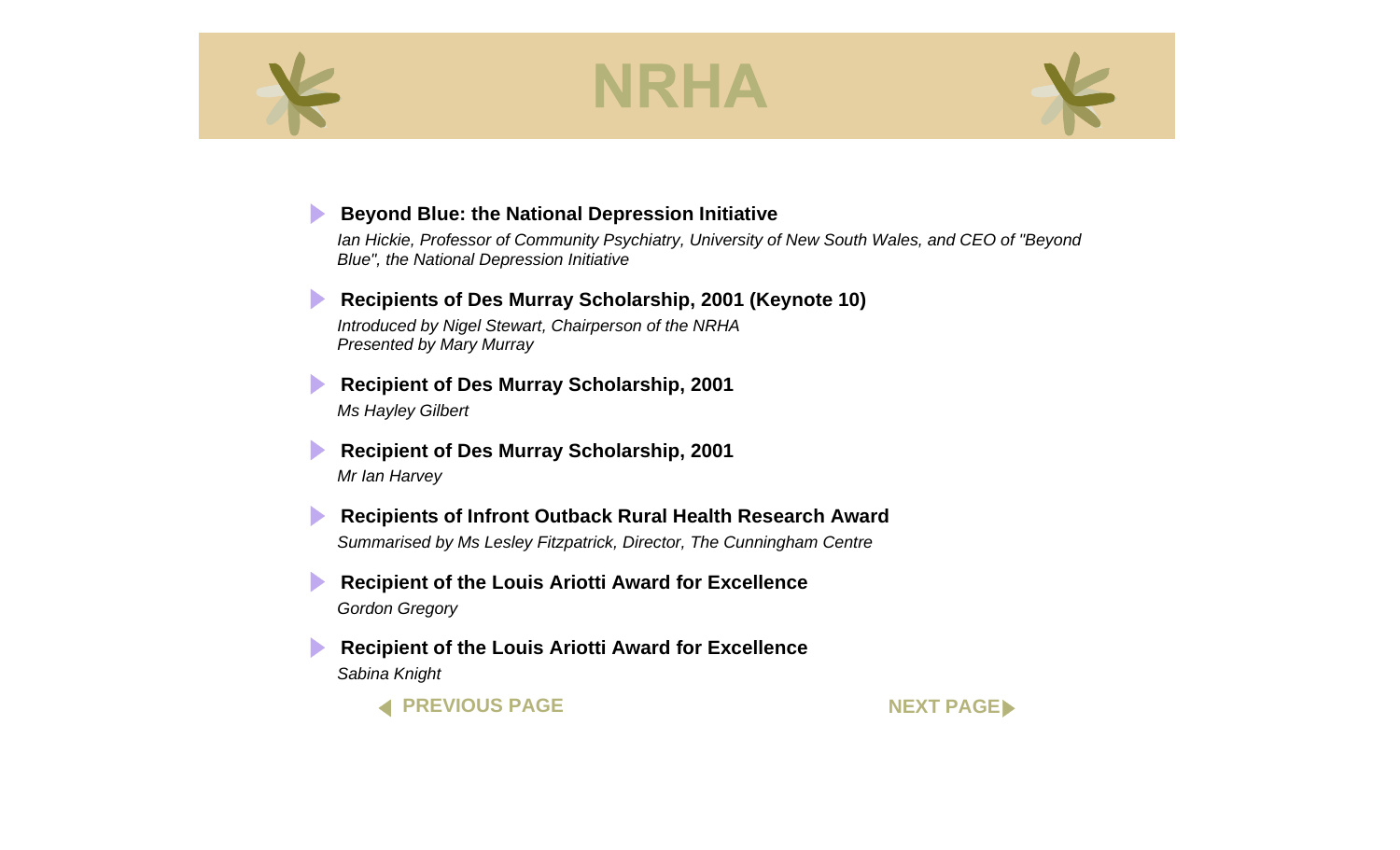<span id="page-16-0"></span>

D



#### **Morning Tea**

**[Key issue for rural health \(Keynote 13\)](#page-0-0)**

*Jenny Macklin MP, Shadow Minister for Health*

#### **Concurrent Session D**

**D1 - Symposium: Women's Health Australia**

**[Women's Health Australia: introduction](#page-0-0)**  *Christina Lee*

 $\blacktriangleright$ **[Access to health services in urban and rural Australia: a level playing field?](#page-0-0)**  *Anne Young*

**[Young rural women: life choices, aspirations and well-being](#page-0-0)**  $\blacktriangleright$ *Penny Warner-Smith*

**[A sense of belonging: how do you measure it and does it matter?](#page-0-0)** *Anne Young*



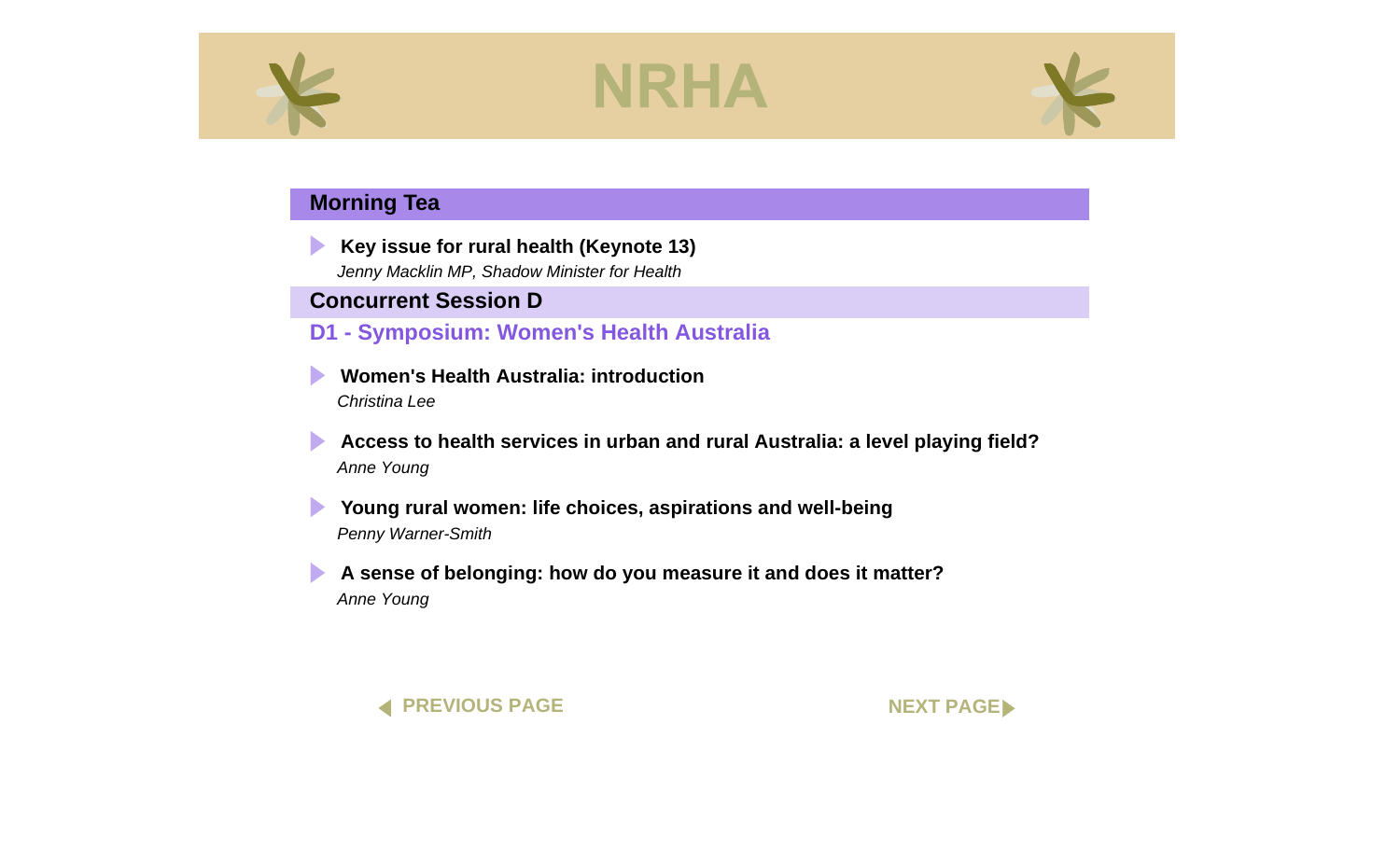<span id="page-17-0"></span>





#### **D2 - Asthma, public health and evidence**

- **[Shared-care approach to asthma management](#page-0-0)**  *Robyn Gunter*
- $\blacktriangleright$ **[Rural public health capacity](#page-0-0)**  *Gillian Durham*
- **[Implementing evidence-based health care: a new model for rural areas](#page-0-0)**  $\blacktriangleright$ *John McDonald*

#### **D3 - Teeth and transport**

- **[Dearth in the desert looking for a dentist in remote Australia](#page-0-0)** *Colin Endean*
- $\blacktriangleright$ **[Teeth for Keeps](#page-0-0)**  *Marion James*
- $\blacktriangleright$ **[Transport to access health services in rural and remote NSW: a community](#page-0-0)  perspective**  *Ros Bragg, Liz Reedy*



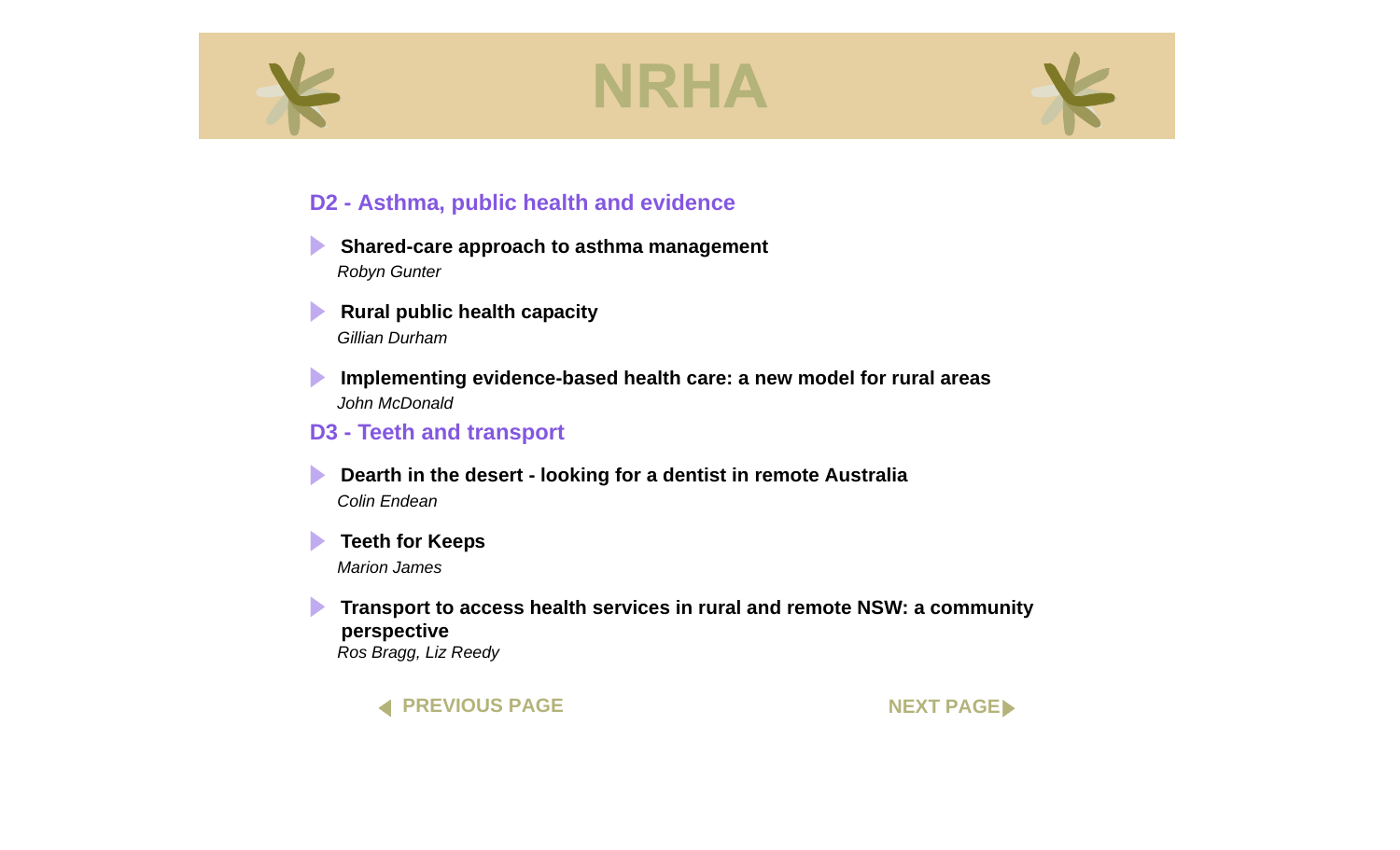<span id="page-18-0"></span>



#### **D4 - Information technology, WWW and education**

- **[Rural health and information technology: a critical discourse analysis](#page-0-0)  perspective**  *Judi Walker, Quynh Lê*
- **[Teaching the Master of Rural Health on-line: reflections on the experience](#page-0-0)** *Steve Kirkbright*
- $\blacktriangleright$ **[Right, I've turned the computer on - what next?](#page-0-0)** *Sue Whetton, Judi Walker*
- **D5 Flexible models and community capacity**
	- **Working together to improve maternity services: recent experiences of an [Aboriginal health worker \(Midwifery Program\) based at Walgett Aboriginal](#page-0-0)  Medical Service** *Annette Kennedy, Nicky Leap*
- **[Building community capacity and capability within the Avon Health Service](#page-0-0)**  *Grace Ley, Shane Matthews, David Singe*



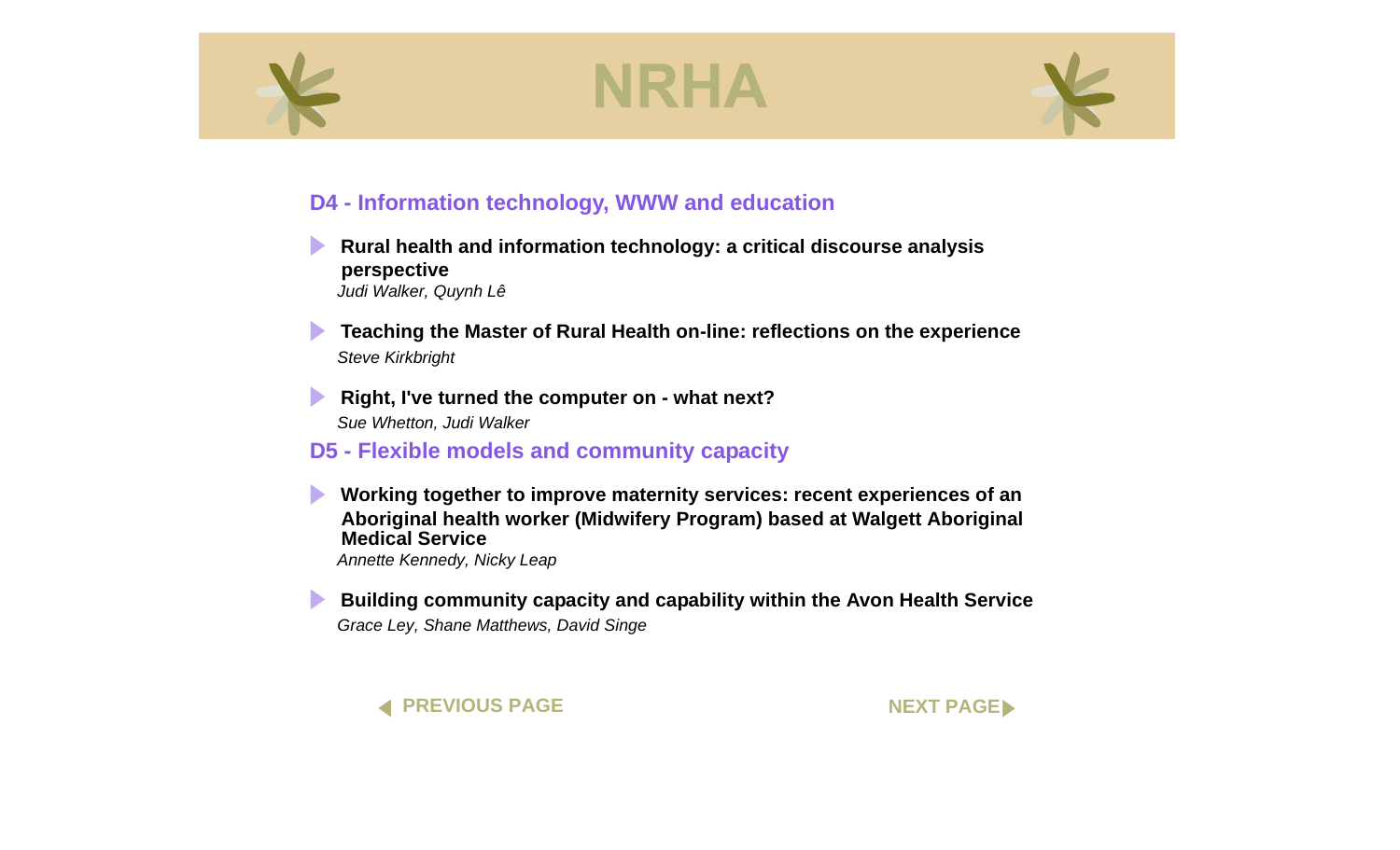<span id="page-19-0"></span>



 $\blacktriangleright$ **[Flexible funding as an underpinning to community resiliency: early reflections on](#page-0-0)  the introduction of local area co-ordination in Queensland**

*Daniela Stehlik, Lesley Chenoweth*

#### **D6 - Playin' up for Indigenous health**

Playin' up - young Aboriginal people play up in the far west of NSW Louise Moriarty and young people from the Maari Ma Health Aboriginal Corporation

**[Use of the arts in health promotion for Aboriginal women](#page-0-0)** 

*Barbara Davis*

#### **D7 - Arts-in-health**

Get-together with Alan Hopgood

#### **Lunch**

Siesta and Singing Fay White and the New Group

#### **[The voice of the rural health consumer \(Keynote 14\)](#page-0-0)**

*Marie Lally, National President, Country Women's Association of Australia*



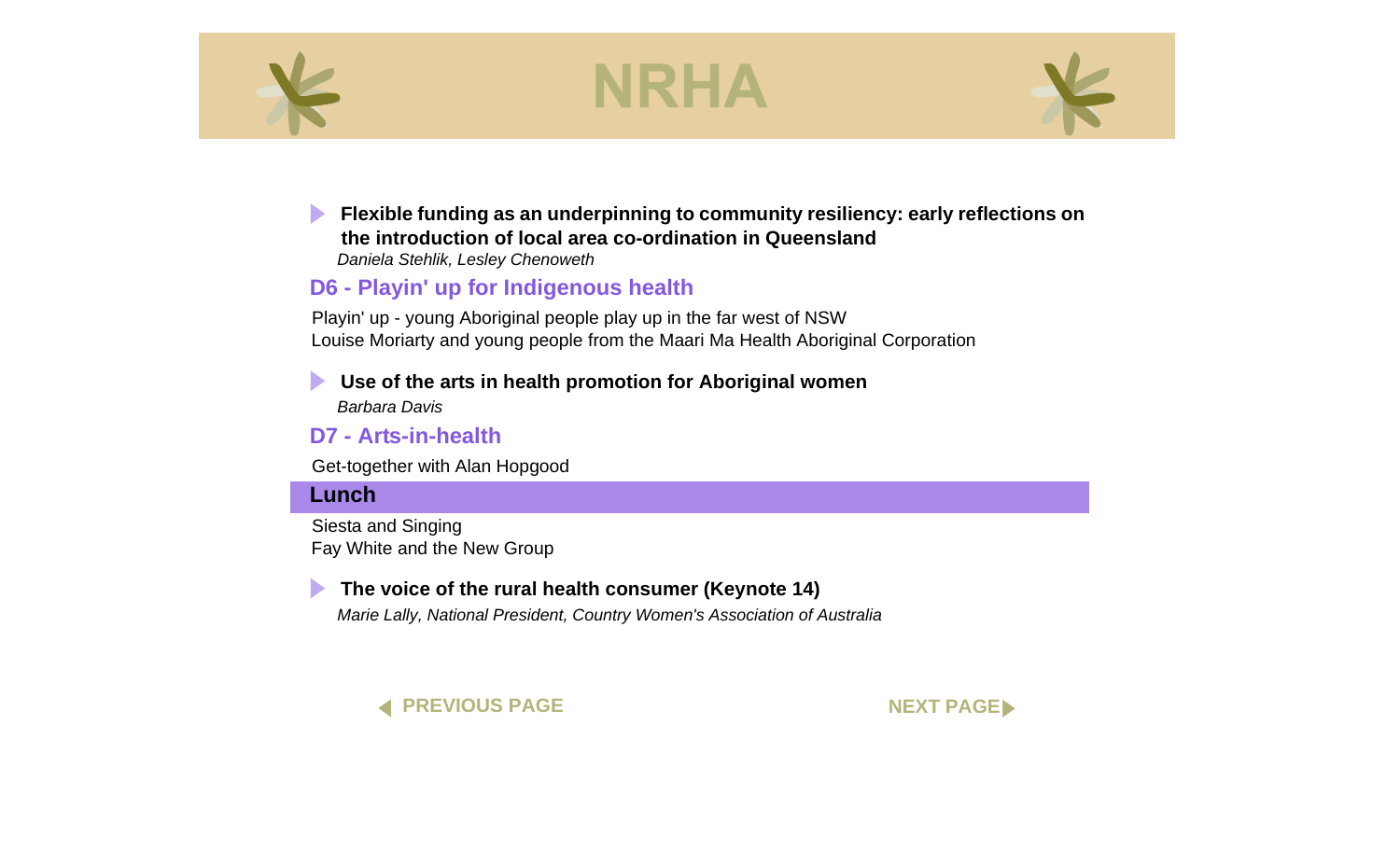<span id="page-20-0"></span>



Rural Health Debate - "Young health professionals should selflessly serve the bush - like we did" For the motion: Fiona O'Loughlin (Team Captain), Nigel Jefford and Janine Watts Against the motion: Martin Pearson (Team Captain), Kerry Arabena and Ralph McLean Adjudicator: Jean Kittson

The Vote

**Afternoon Tea**

#### **Concurrent Session E**

**E1 - Small hospitals - or none?**

**[Review of rural health service models](#page-0-0)**  *Bernadette Hodgins*

 $\blacktriangleright$ **Developing a strategic research program for addressing cardiovascular disease [and related disorders in Aboriginal and Torres Strait Islander Peoples and rural](#page-0-0)  and remote settings**  *Pat Field*

 $\blacktriangleright$ **[A regional approach for implementing critical pathways in smaller hospitals in](#page-0-0)  rural areas**  *Jenni Ham*

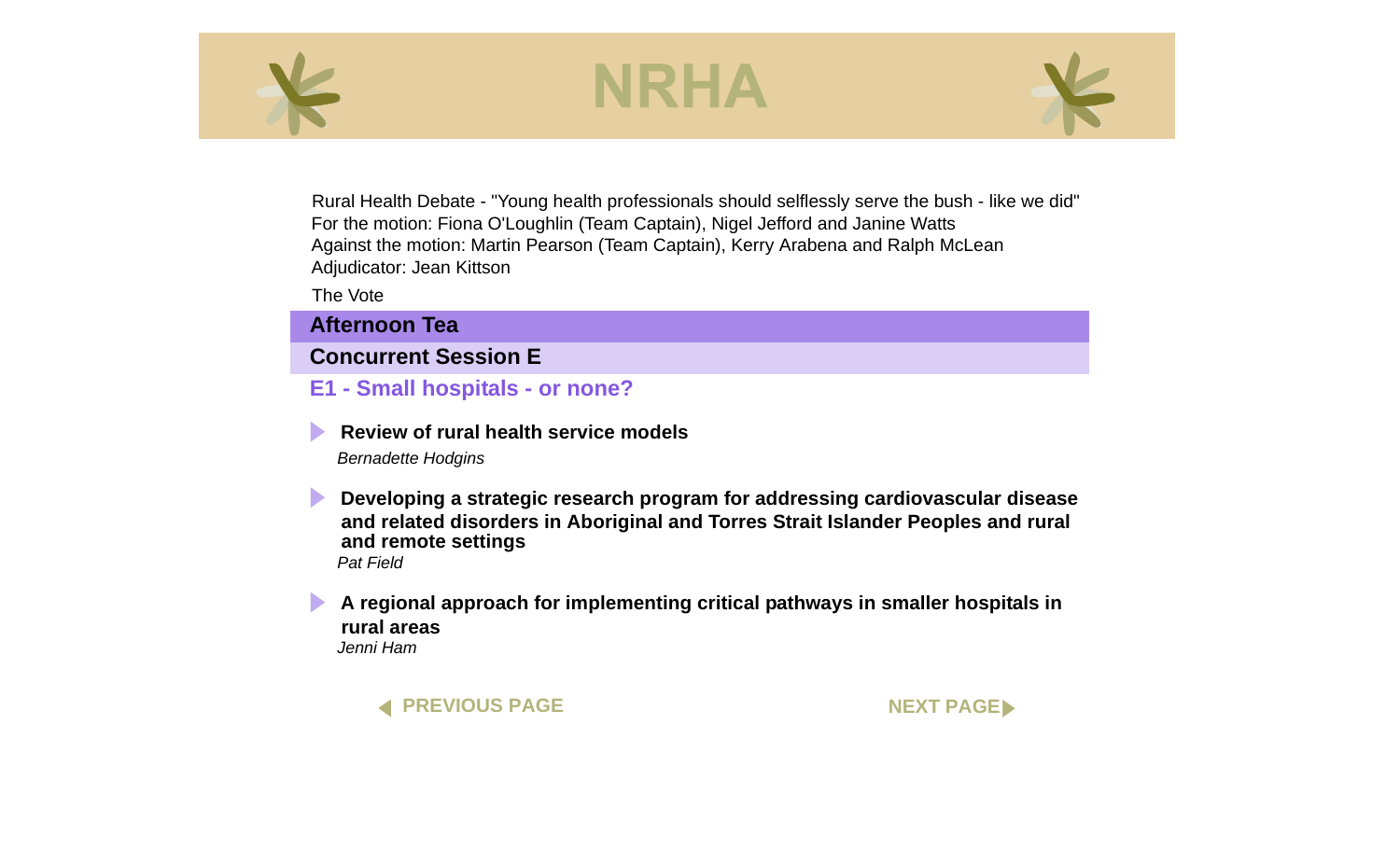<span id="page-21-0"></span>



#### **E2 - Sitting and thinking**

- **[Can Rural Communities Cope with the Burden of Mental Illness](#page-0-0)**  *Des Graham*
- **[A 'man-made' environment? A century of health in tropical Australia. Historical](#page-0-0)  perspectives as frameworks for future strategies**  *Daniela Stehlik*
- $\blacktriangleright$ **[Continuing professional development for rural and remote health care](#page-0-0)  practitioners**  *Helen Geissinger*

#### **E3 - Hearing, seeing, breathing**

- **[Aboriginal, rural and remote audiological services: where do we start? Best](#page-0-0)  practice guidelines** *Jeanette Scott*
- **[Our health, our future, our responsibility](#page-0-0)**  *Karen Evans*

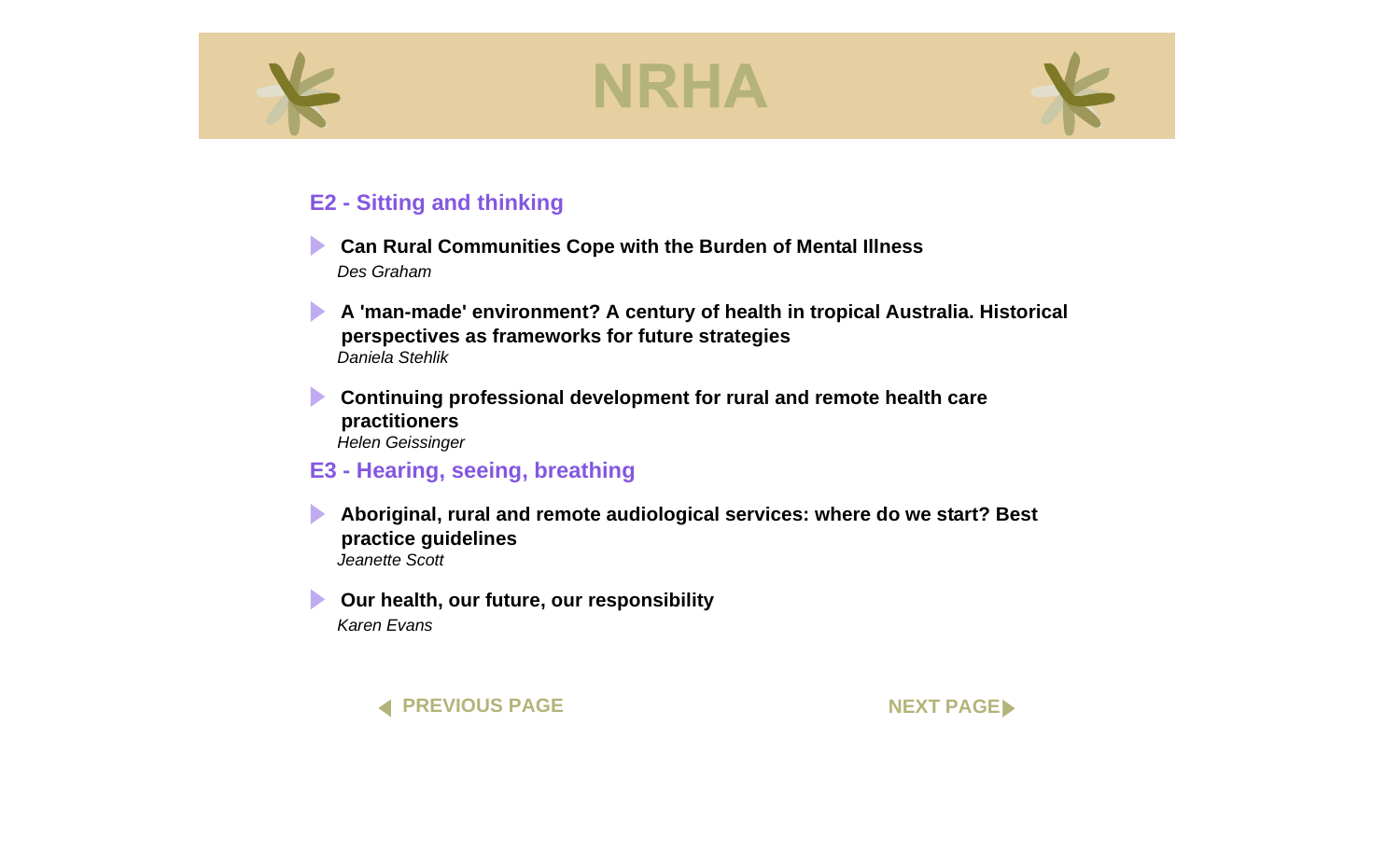<span id="page-22-0"></span>



 $\blacktriangleright$ **[Practical strategies to improve asthma management and health outcomes in rural](#page-0-0)  Australia**  *John Fardy*

#### **E4 - Collaboration and research**

**[Understanding and engaging rural males for healthier outcomes](#page-0-0)**  *Bernard Denner*

 $\blacktriangleright$ **[Promoting good food for bush people](#page-0-0)**  *Patricia Rankine*

 $\blacktriangleright$ **[Moving over boundaries: the MOB partnership](#page-0-0)** *Peter Drake, Anne Greenaway, Julie Tongs, Ian King*

**E5 - Networks for health**

**[Evaluation of the South East Telehealth Trial](#page-0-0)**  *Rae Gibson*

 $\blacktriangleright$ **[Networking North Queensland: an e-health revolution in the bush](#page-0-0)** *Julie Watson, Lee Gasser*

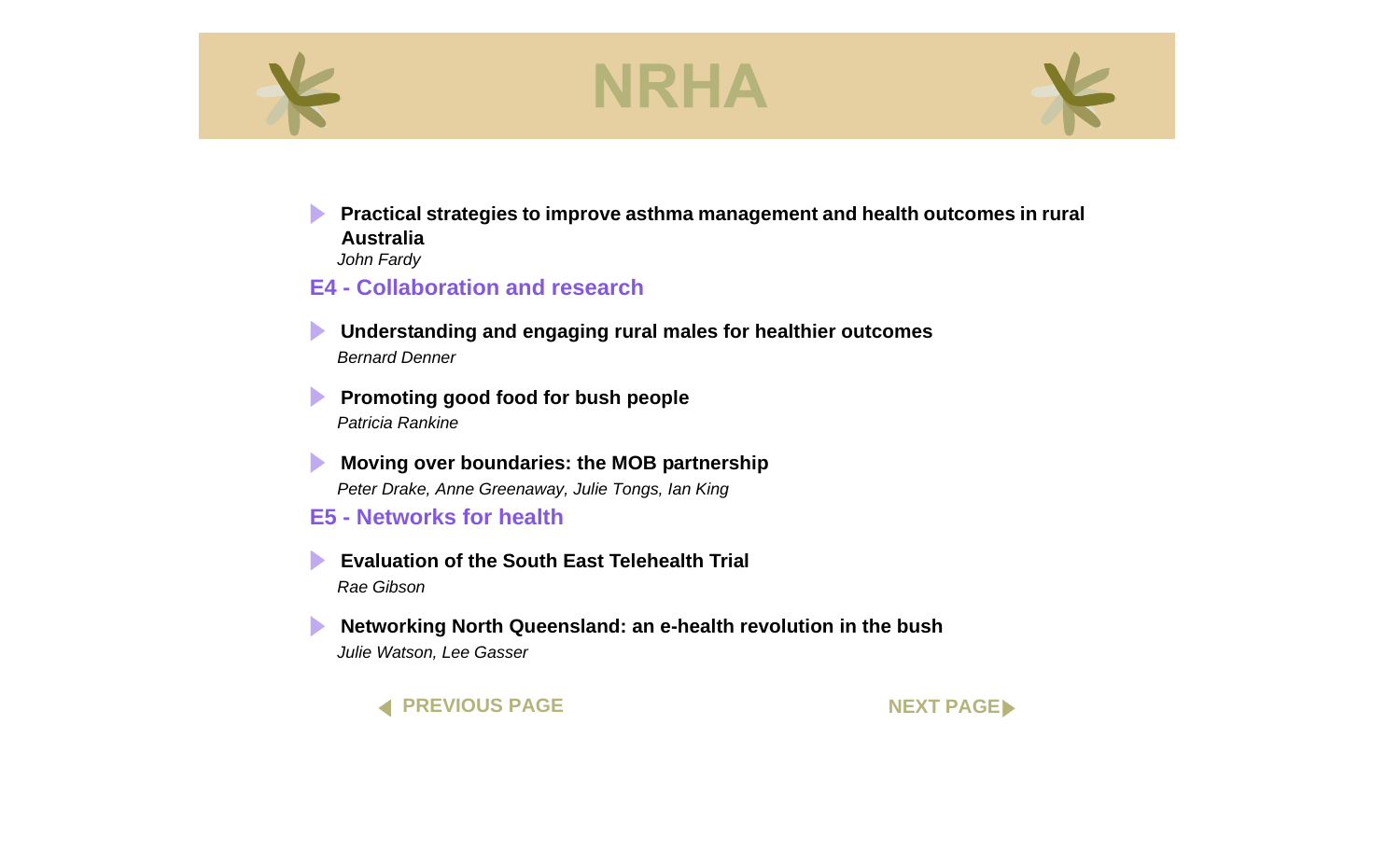<span id="page-23-0"></span>





#### **[The World Wide Web - an information tool](#page-0-0)**

*Anske Robinson*

### **E6 - Images of remote areas**

It's the pits - images of the Pitjantjatjara lands Stewart Roper

Before other help arrives - fairy penguins, theatre and trauma Judi Walker, Lorraine Green

**[Creating an oasis from a resource desert: a right-brained approach to teaching](#page-0-0)  about health issues**  *Julia Gill*

**E7 - Workshop**

### **[Management of episodes of violence in remote areas](#page-0-0)**

*Kerry Arabena*

Exhibition Happy Hour



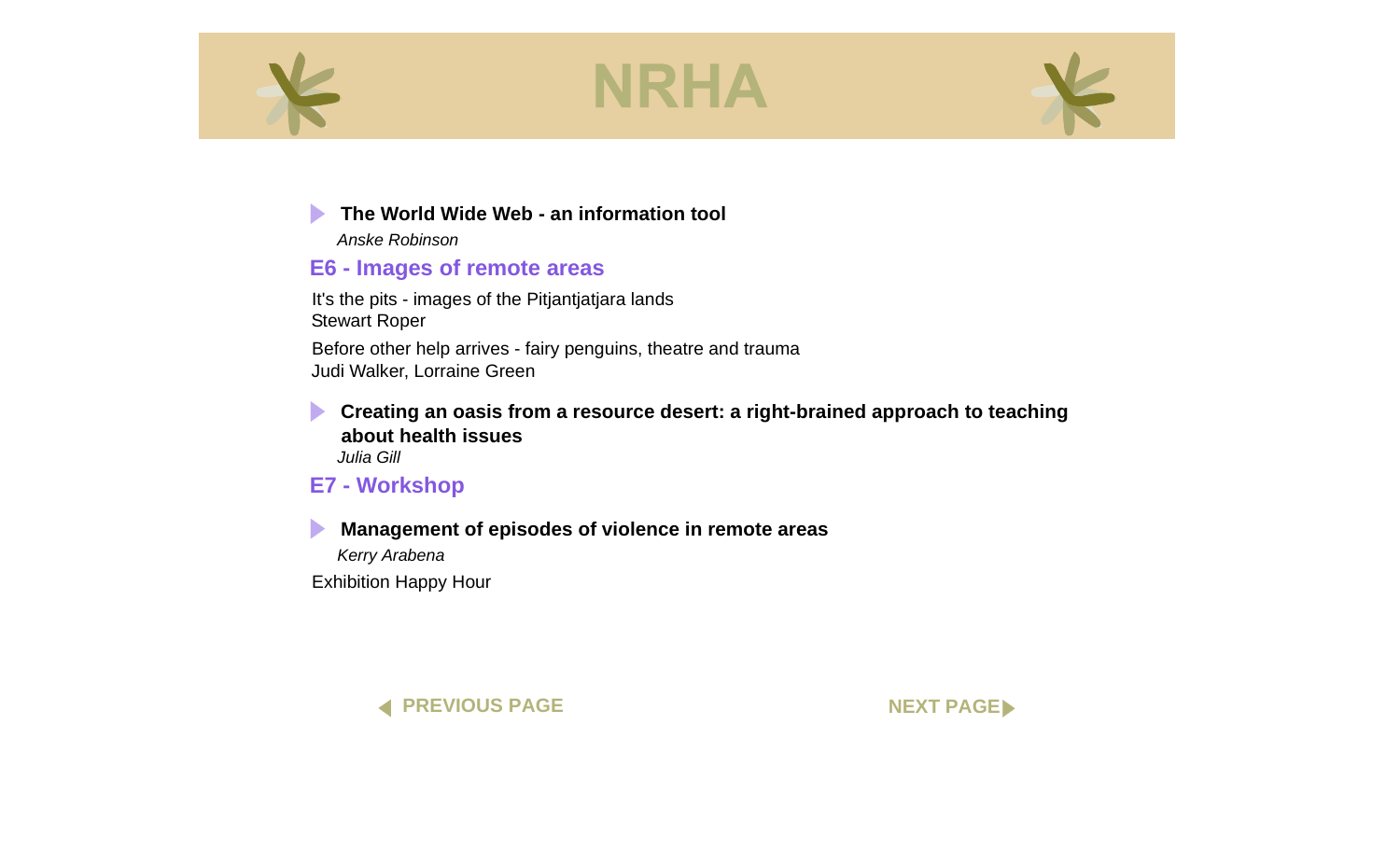<span id="page-24-0"></span>

#### **Dinner - Dance WEDNESDAY, 7 MARCH 2001**

Breakfast Specials: By the Hot Air Balloons Students' Recovery at Yarralumla Bay

#### **Early childhood services: an Australian context [Breakfast Special at the National Convention Centre](#page-0-0)**

*Chair: Dr Nigel Stewart, Regional Paediatrician, Port Augusta Special guest: Professor Frank Oberklaid, Director, Community Child Health, Royal Children's Hospital*

Opening video and welcome Chairpersons: Jean Kittson and Steve Clark

#### **[Mental health - including for young Australians \(Keynote 15\)](#page-0-0)**

*Senator Meg Lees, Leader, Australian Democrats*

#### **Concurrent Session F**

#### **F1 - Women's health; female practitioners**

#### **[National Female Rural General Practitioners Project](#page-0-0)**

*Helen Tolhurst, Noela Lippert*

#### **[PREVIOUS PAGE](#page-23-0) [NEXT PAGE](#page-25-0)**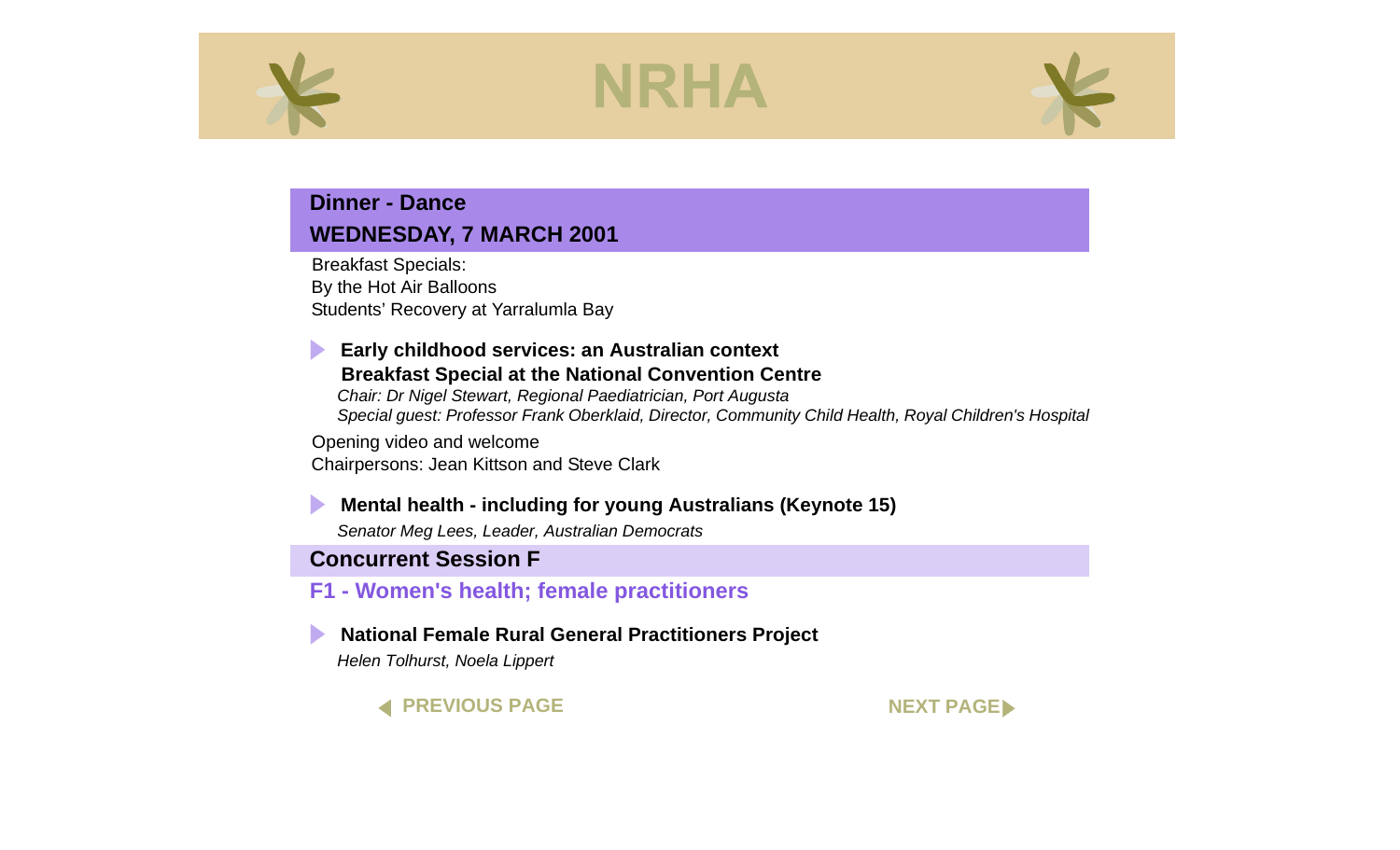<span id="page-25-0"></span>

D

 $\blacktriangleright$ 





 $\blacktriangleright$ **[Not waving but drowning](#page-0-0)** *Janine Watts*

**[Rural doctors and retention](#page-0-0)**  *Naarilla Hirsch, Carolynn Fredericks* **F2 - Another focus on Indigenous health**

**[Workforce initiatives in Aboriginal health](#page-0-0)**  *Glenys Watts, Mary Buckskin*

**[Food, fun and fitness for Noongars](#page-0-0)**   $\blacktriangleright$ *Jo Webb, Michelle Gahler*

**[Good tucker for Aboriginal old people in Alice Springs](#page-0-0)** *Heather Campbell*

**[The spatio-temporal distribution of notifiable diseases in Australia](#page-0-0)** *Brett Bryan*

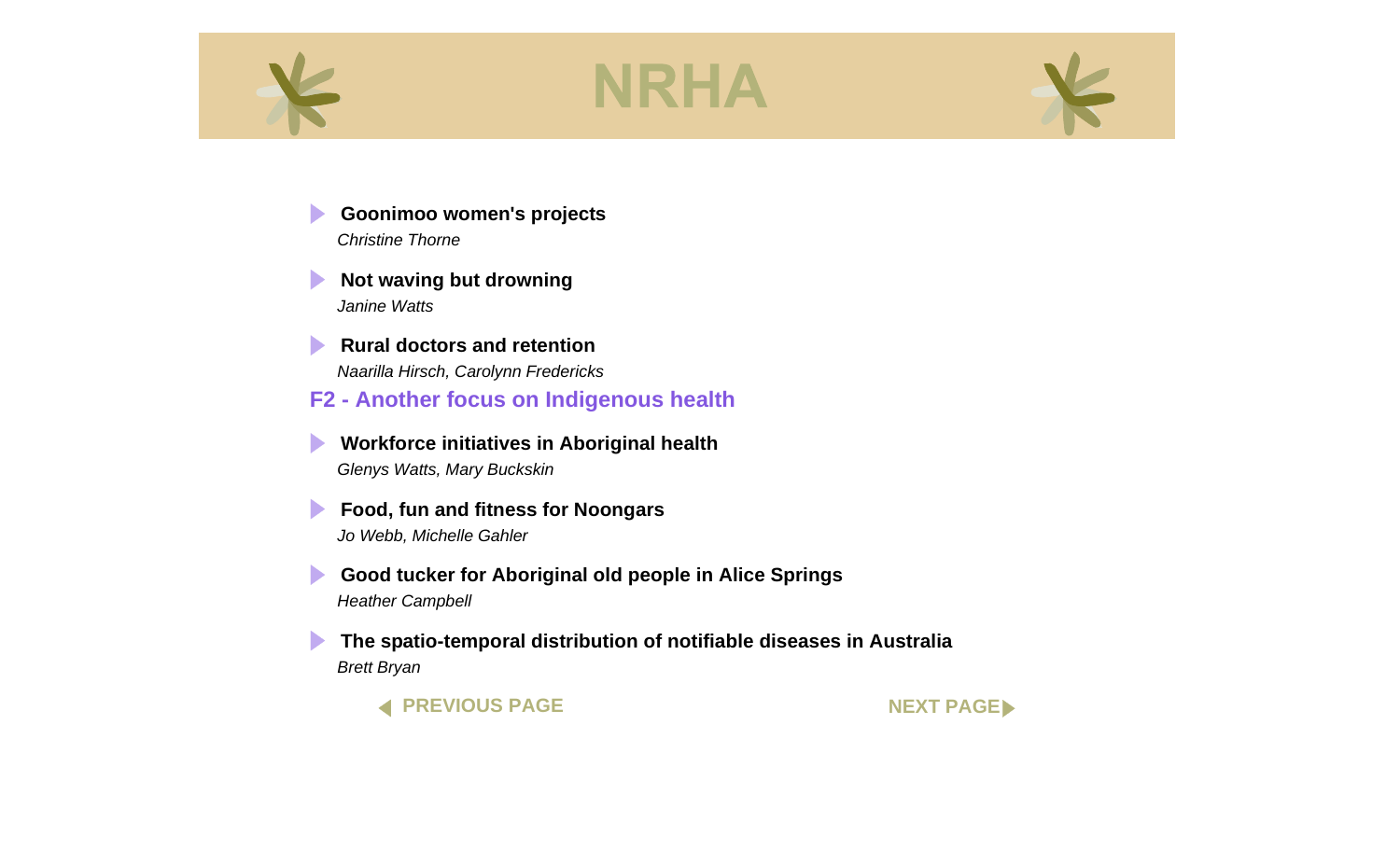<span id="page-26-0"></span>



#### **F3 - Experiences of change**

- **[Outback and in again a new graduate's experience of rural and remote nursing](#page-0-0)**  *Tegan Chandler*
- **[Victorian rural women practitioner survey](#page-0-0)**  *Jo Wainer*
- $\blacktriangleright$ **[Rural POPPIES: extracting the best - interdisciplinary education and support for](#page-0-0)  rural and remote preceptors**  *Lisa Dalton, Judi Walker*
- **[Rural hospitals and metropolitan universities: forging new partnerships](#page-0-0)** *Marilyn Prieditis*

#### **F4 - Child and family health**

**[Antenatal care and perinatal health: how to do it better in an urban Indigenous](#page-0-0)  community** 

*Rachel Atkinson*



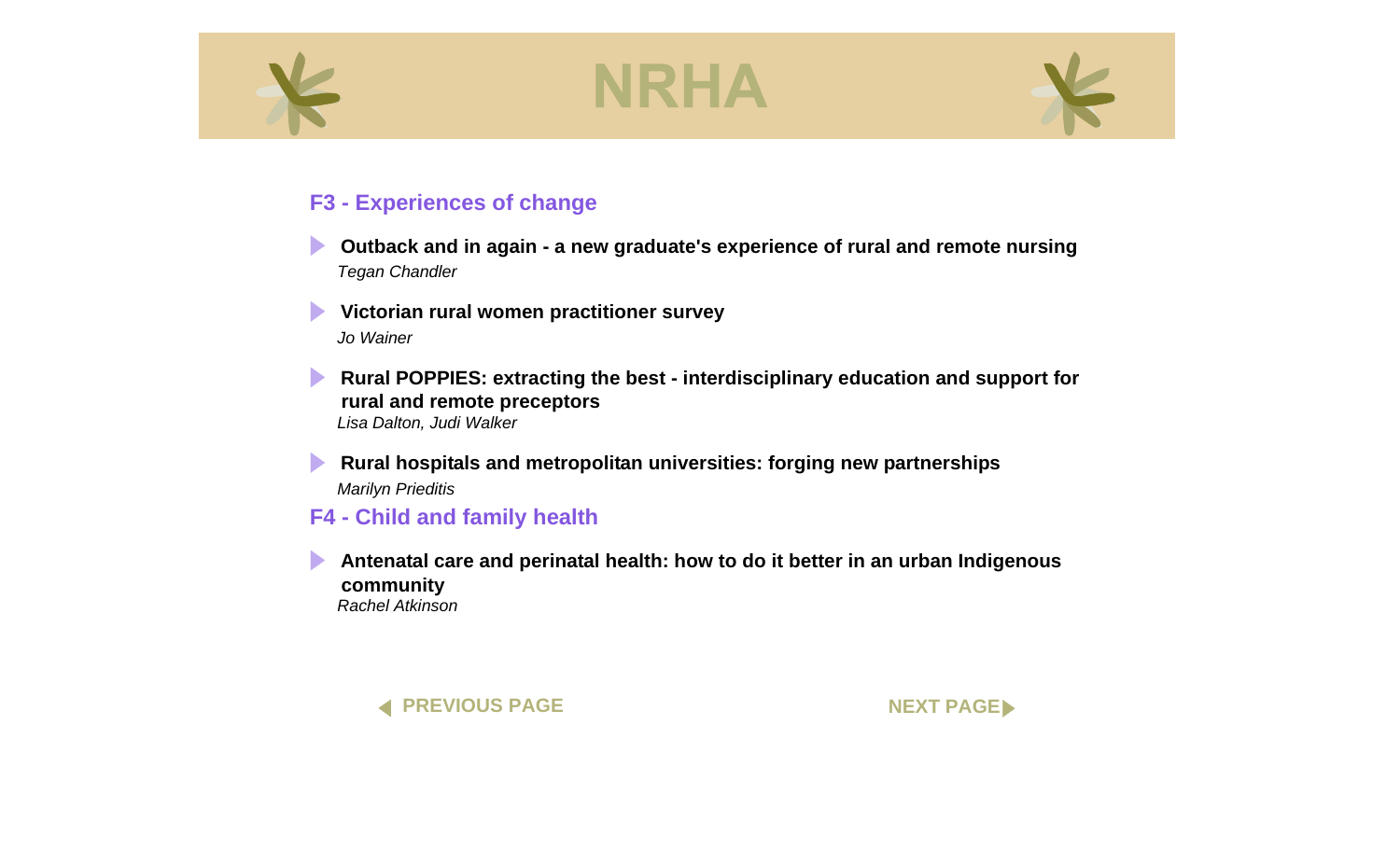<span id="page-27-0"></span>



 $\blacktriangleright$ **[Disability in schools: supporting teachers and children with health care plans](#page-0-0)  and credentialled workers**  *Nigel Stewart*

**[Achieving baby-friendly accreditation in a rural setting](#page-0-0)**   $\blacktriangleright$ *Debbie Sachse*

**["Tell Me About It": a community-based project to reduce the rate of teen](#page-0-0)  pregnancy in Wagga Wagga**  *Jacinta Makin, Susan Butler*

#### **F5 - New and flexible models**

 $\blacktriangleright$ **[Rural health matters - spreading the capacity \(the St Mary's Lymphoedema Clinic\)](#page-0-0)**  *Shelagh Lowe*

**[The Rural and Remote Area Placement Program: lessons learned in regional](#page-0-0)  training delivery** 

*Paul Worley, Anna Nichols*



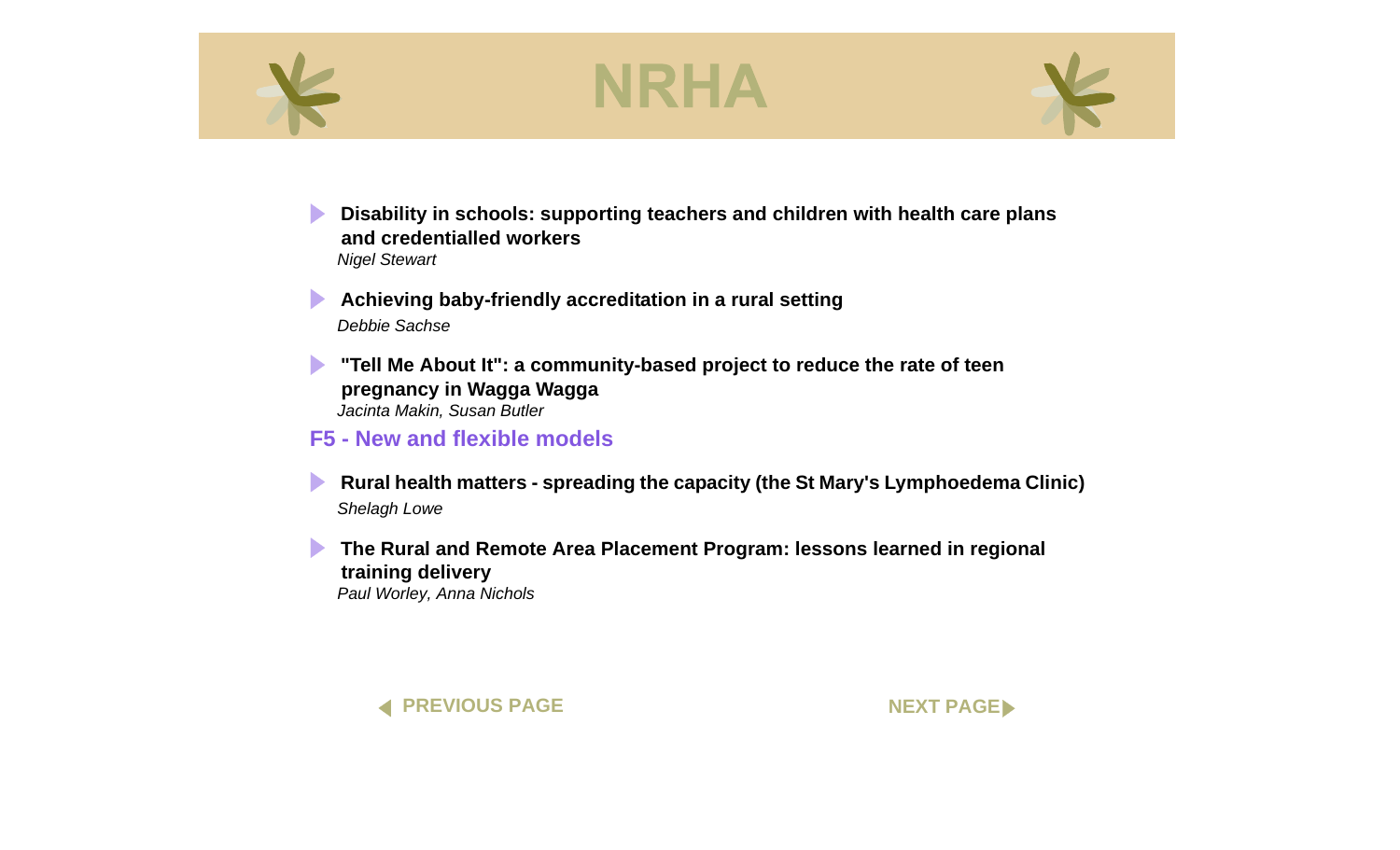<span id="page-28-0"></span>



 $\blacktriangleright$ **[Tele-education: a collaborative project in the delivery of mental health education](#page-0-0)  in rural Victoria**  *Anne Fahey, Harry Gelber*

**Pit stop: gentlemen - check your engines** *Elsa Alston*

#### **F6 - Young people's arts in health**

**[Labelled a Freak - eating disorder prevention through body image workshops for](#page-0-0)  young women**  *Nikki Fallon, Zoe Scrogings*

 $\blacktriangleright$ **[The big RORRT! Young people using the web to promote positive mental health](#page-0-0)  in rural areas**  *Carolyn Sullivan, Meg Morrison, Kylie Lee* Aboriginal Resource and Development Services Inc, Darwin Richard Trudgen

**[Tapping into art to relieve depression](#page-0-0)**  *Garry Fry*



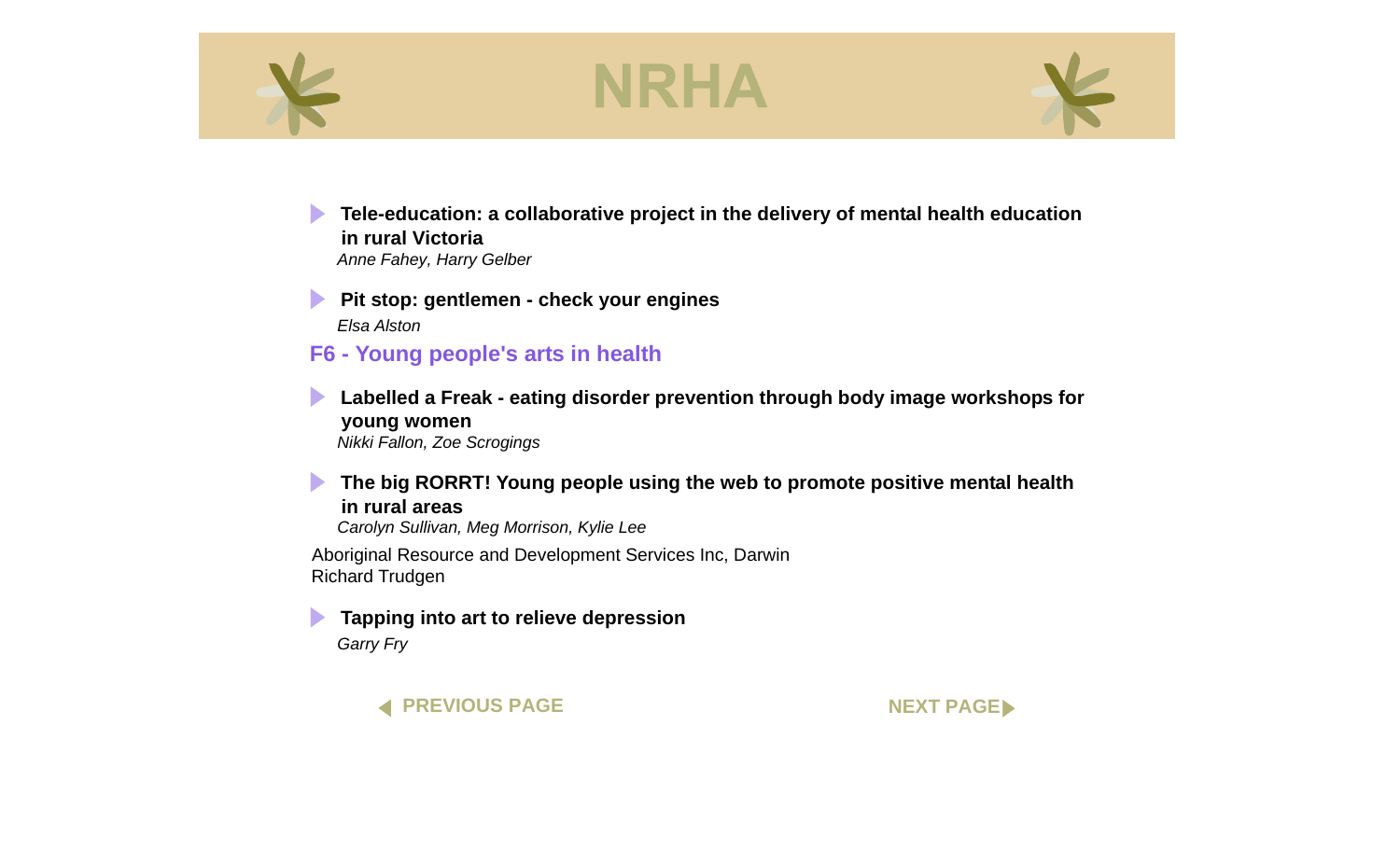<span id="page-29-0"></span>



### **F7 - Workshop**

#### **["Alternative pathways to GP Fellowship" - Seminar](#page-0-0)**

*ACRRM, the National Consortium for Education in primary Medical care and other interested bodies*

#### **Morning Tea**

#### **[Rural and remote environments and health \(Keynote 16\)](#page-0-0)**

*Rick Farley, Farley Consulting Group*

1st recommendation session The recommendations must benefit consumers and improve health outcomes

#### **Networking Lunch**

Siesta and Slideshow - Images of remote Australia Stewart Roper



**[Health, rights and discrimination. Some of the success stories for Aboriginal](#page-0-0)  Peoples and Torres Strait Islanders (Keynote 17)**

*Linda Burney, Director General, NSW Department of Aboriginal Affairs*

2nd recommendation session

The recommendations must be practical, cost-effective, and owned



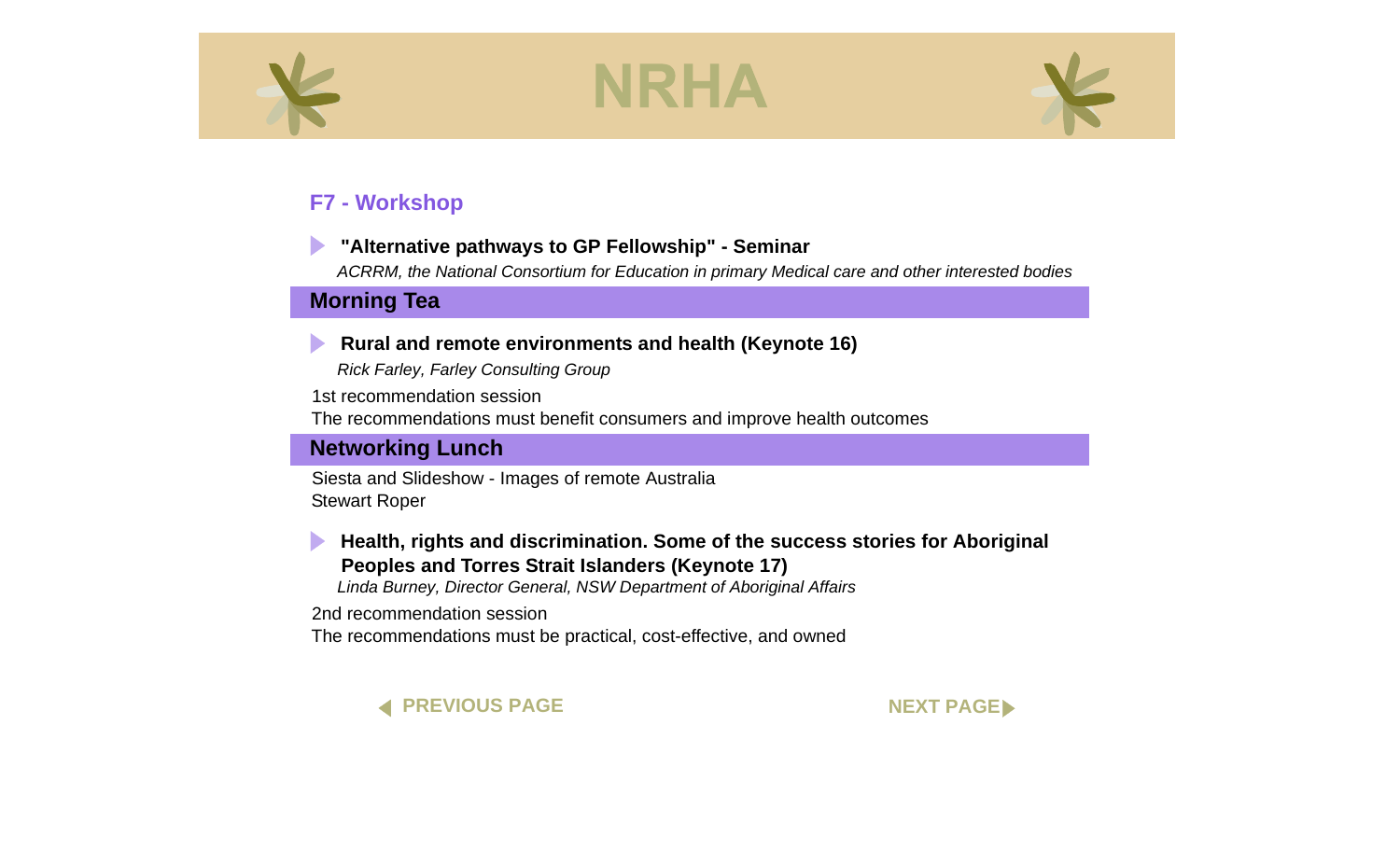

#### <span id="page-30-0"></span>**Afternoon Tea**

#### **Concurrent Session G**

### **G1 - Preparing for practice**

**[Simulation training for rural health practitioners: a transformative approach](#page-0-0)**  *John McDonald*

**[Recent graduate preparedness for rural employment](#page-0-0)** 

*Joan Loud*

 $\blacktriangleright$ 

#### **G2 - Telehealth showcase**

Link by videoconference to a clinical site for demonstration of some of the latest developments in telehealth.

Chair: Mark Brommeyer

#### **G3 - Diabetes and diet**

**[Community control - the key to tackling diabetes in Aboriginal communities](#page-0-0)**  *Colleen Prideaux, Dulcie Flower*

**[The Laramba family wellness model: integration, sustainability and transferability](#page-0-0)**  *Pat Field*

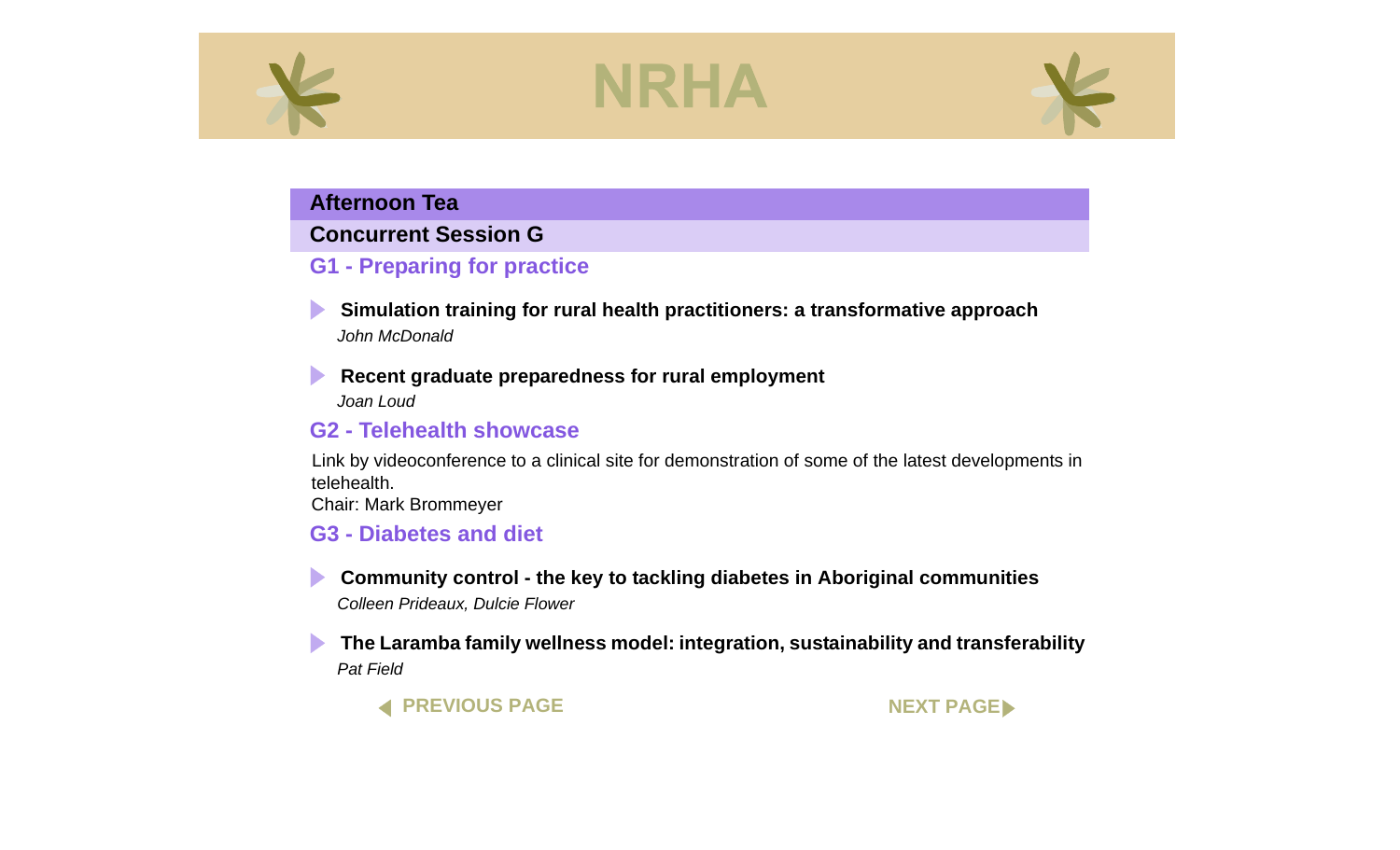<span id="page-31-0"></span>



#### **G4 - Roe and Simmons**



#### **[From little things](#page-0-0)**

*Yvette Roe*

**The Victorian Rural Physicians Survey** *David Simmons*

#### **G5 - Healthy lifestyles**

 $\blacktriangleright$ **[The Healthy Lifestyle Program: implications for preventative intervention in the](#page-0-0)  rural setting**  *Gavin Booth*

 $\blacktriangleright$ **[Consumers and volunteers as collaborators: lessons from rural palliative care](#page-0-0)  research**  *Chris Moorhouse*

**G6 - The arts as a resource for health promotion**

**[Arts for health's sake](#page-0-0)**  *Susan Ball*